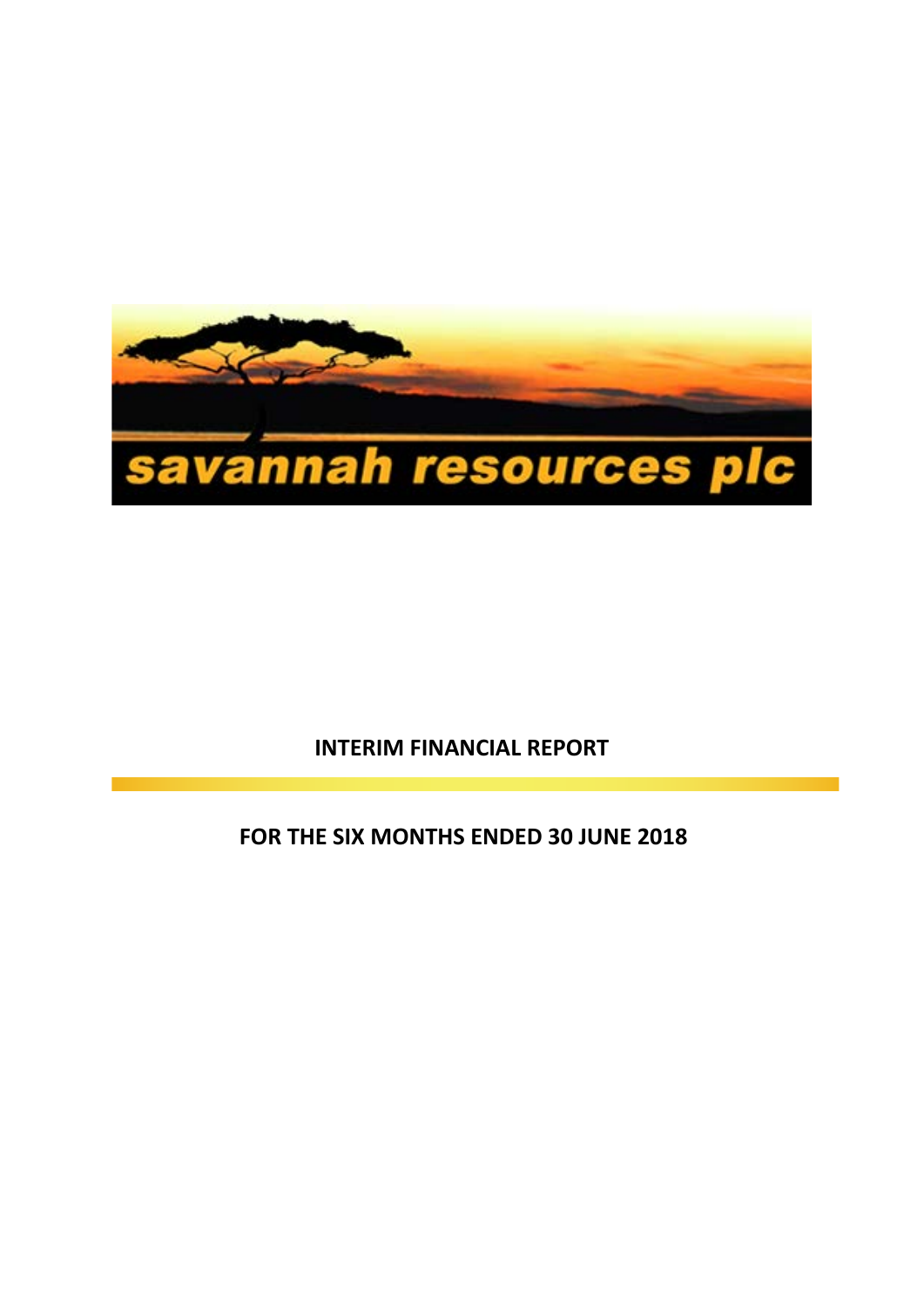## **CONTENTS**

|                                                     | Page      |
|-----------------------------------------------------|-----------|
| Company Information                                 | 1         |
| Chairman's Statement                                | $2 - 5$   |
| Consolidated Statement of Comprehensive Income      | 6         |
| <b>Consolidated Statement of Financial Position</b> | 7         |
| Consolidated Statement of Changes in Equity         | 8         |
| <b>Consolidated Cash Flow Statement</b>             | 9         |
| Notes to the Consolidated Interim Financial Report  | $10 - 19$ |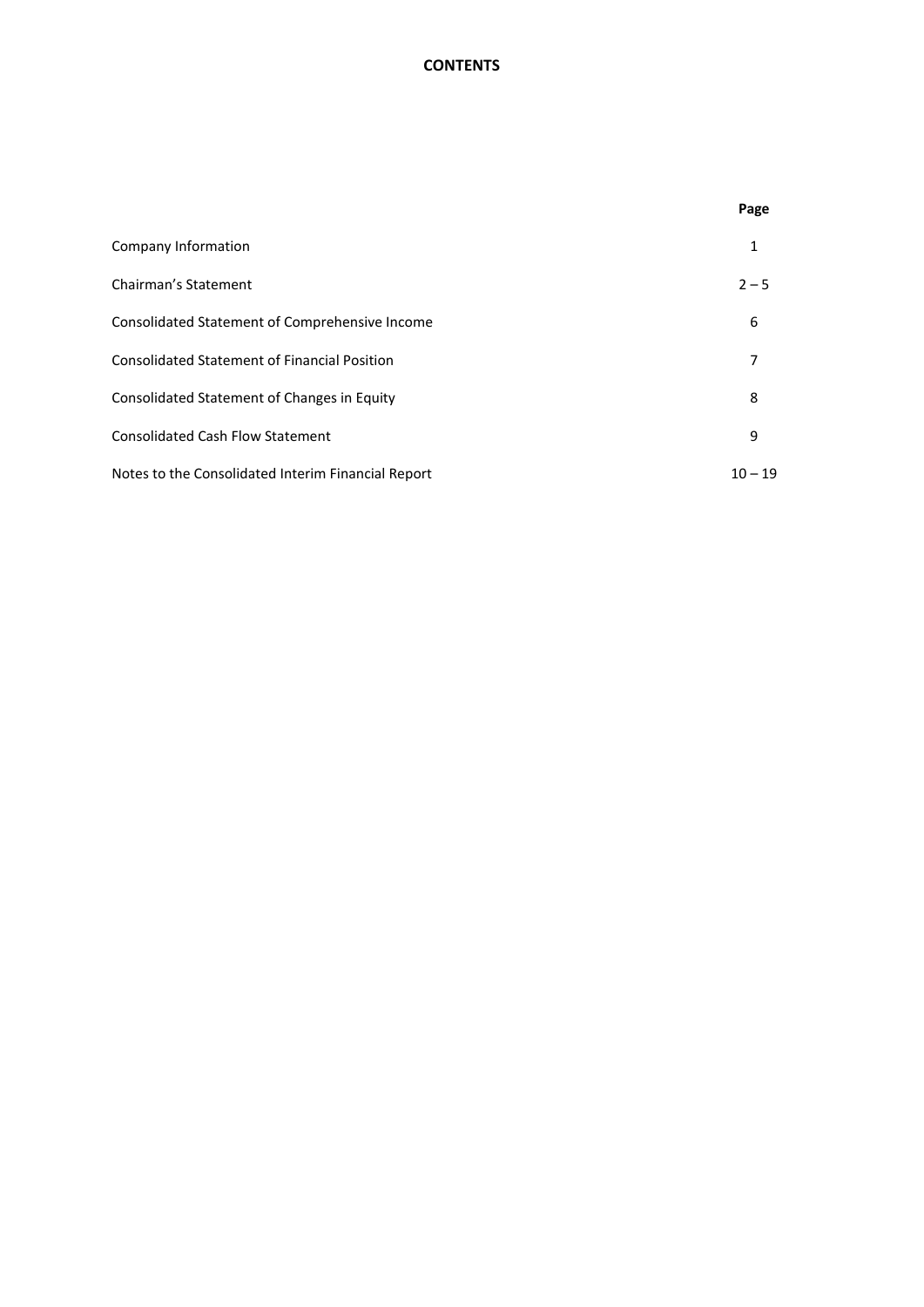#### **COMPANY INFORMATION**

| <b>Directors:</b>         | Matthew James Wyatt King<br>David Stuart Archer<br>Dale John Ferguson<br>Maqbool Ali Sultan<br>Imad Kamal Abdul Redha Sultan<br>Manohar Pundalik Shenoy<br>Murtadha Ahmed Sultan | Chairman<br><b>Executive Director</b><br><b>Executive Director</b><br>Non-Executive Director<br>Non-Executive Director<br>Alternate Director<br>Alternate Director |
|---------------------------|----------------------------------------------------------------------------------------------------------------------------------------------------------------------------------|--------------------------------------------------------------------------------------------------------------------------------------------------------------------|
| <b>Secretaries:</b>       | Dominic Traynor<br>Salisbury House<br>London Wall<br>London<br>EC2M 5PS                                                                                                          | M McGarty<br>c/o Salisbury House<br>London Wall<br>London<br>EC2M 5PS                                                                                              |
| <b>Registered office:</b> | Salisbury House<br>London Wall<br>London<br>EC2M 5PS                                                                                                                             |                                                                                                                                                                    |
| <b>Registered number:</b> | 07307107 (England and Wales)                                                                                                                                                     |                                                                                                                                                                    |
| <b>Auditors:</b>          | <b>BDO LLP</b><br>55 Baker Street<br>London<br>W1U 7EU                                                                                                                           |                                                                                                                                                                    |
| <b>Bankers:</b>           | NatWest Bank Plc<br>St James' & Piccadilly Branch<br>PO Box 2DG, 208 Piccadilly<br>London<br><b>W1A 2DG</b>                                                                      |                                                                                                                                                                    |
| <b>Nominated advisor</b>  | Northland Capital Partners Ltd<br>40 Gracechurch Street<br>2nd Floor<br>London<br>EC3V OBT                                                                                       |                                                                                                                                                                    |
| <b>Broker</b>             | finnCap Ltd<br>60 New Broad Street<br>London<br>EC2M 1JJ                                                                                                                         |                                                                                                                                                                    |
| <b>Solicitors:</b>        | <b>Druces LLP</b><br>Salisbury House<br><b>London Wall</b><br>London<br>EC2M 5PS<br>(Ronaldsons merger with Druces LLP took effect on 03.04.18)                                  |                                                                                                                                                                    |
| <b>Registrars:</b>        | <b>Share Registrars</b><br>The Courtyard, 17 West Street<br>Farnham<br>Surrey, GU9 7DR                                                                                           |                                                                                                                                                                    |
| Website:                  | www.savannahresources.com                                                                                                                                                        |                                                                                                                                                                    |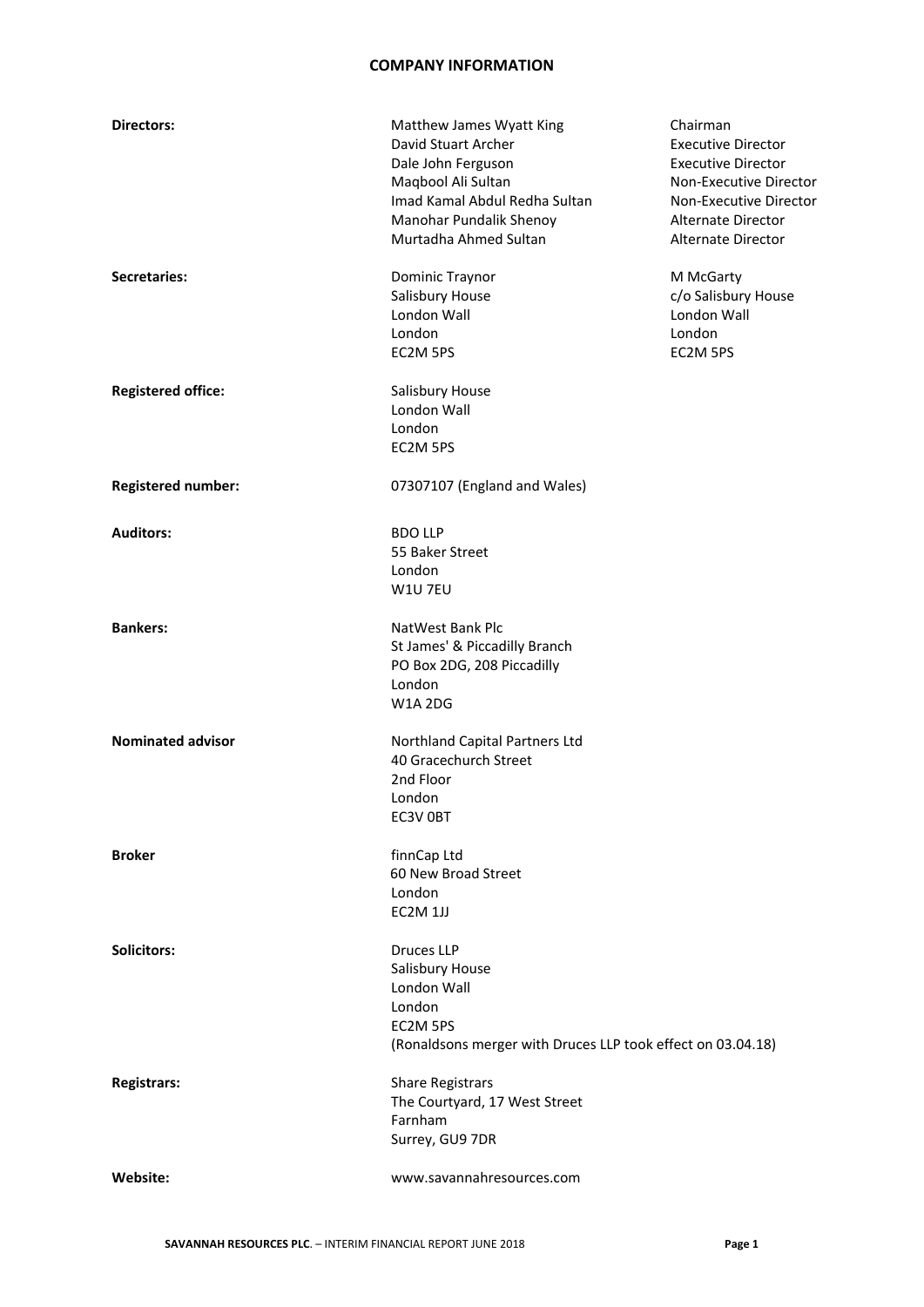2018 to date has been a pivotal period for Savannah with the acceleration of our work programmes at the Mina do Barroso lithium Project ("the MdB Project"), culminating in a highly positive Scoping Study on the asset and a 500%+ increase in its resource base. The momentum created by this rapid and successful appraisal programme allowed us to complete a record £12.5m equity financing in July raised principally from existing shareholders and new institutional investors. This will provide funding for the work necessary to reach a mine development decision on the MdB Project, and to progress our projects in Mozambique and Oman.

#### **Mina do Barroso, Portugal**

As the recent Scoping Study showed, the MdB Project's lithium mineralogy and grade, along with its scale, near surface position and geographical location combine to produce a very attractive opportunity. Following the July 2018 fundraise, Savannah is now fully financed past the expected mine development decision point in Q2-2019 which is when the recently commissioned Feasibility Study is due to have been completed.

This project istaking shape at a time of increasing pressure to replace petrol and diesel cars with electric vehicles. For example, the UK Government has set a target that three-fifths of new cars should be electric by 2030 and that sales of conventional petrol and diesel vehicles should be phased out by 2040. To deliver on these targets, locking in supplies of key battery raw materials such as lithium is critical.

With no current European producer of spodumene concentrate, the dominant lithium mineral product traded internationally, we believe the fast-tracked development of the MdB Project could help Savannah become Western Europe's first major domestic spodumene supplier, giving us a strong commercial advantage. Our recent secondary listing on the Frankfurt Stock Exchange is the latest step in our strategy to build our brand and investor base on the continent.

Critical to the viability of any mining project is its deposit. The MdB Project has been proven to host Western Europe's largest new spodumene (hard rock) lithium discovery. The Company recently published its fourth Mineral Resource Estimate since acquiring the project in May 2017. In that time Savannah has been able to increase the overall Mineral Resource Estimate at the project by over 500% to 20.1Mt with the contained lithium (Li₂O) inventory growing by a similar percentage to 209,000t. Thissignificant increase in overall Mineral Resource Estimate tonnage and contained metal has been accompanied by an equally significant increase in the statistical confidence of the Mineral Resource Estimate. For example, the latest estimate, announced on 10 September 2018, placed over 50% of the 20.1Mt total in the higher, Measured and Indicated JORC Resource categories, including 90% of the mining inventory of Stage 1 of the Grandao pit as defined in the June 2018 Scoping Study. This bodes well for the maiden JORC-2012 Mineral Reserve Estimate that will be taken from the Measured and Indicated Resource Estimate as part of the Feasibility Study due for completion in Q2-2019. Furthermore, the current JORC Exploration Target\* of 9-15Mt only includes the Grandao and Reservatorio deposits. There is further upside potential from the other high priority exploration targets within the project area.

In June 2018, we completed a Scoping Study based on the then current resource estimate of 13.9Mt. The study returned a base case pre-tax NPV<sub>8%</sub> of US\$356m and pre-tax IRR of 63%, with a Life of Mine ('LOM') EBITDA of US\$805m, annual average EBITDA of US\$72m and a pre-tax payback period of 1.7 years. These results are a very positive indication of the project's commercial potential, particularly given the increase in the resource estimate to 20.1 Mt since the Scoping Study was carried out.

\*Cautionary Statement: The potential quantity and grade of the Exploration Targets is conceptual in nature, there has been insufficient exploration work to estimate a mineral resource and it is uncertain if further exploration will result in defining a mineral resource.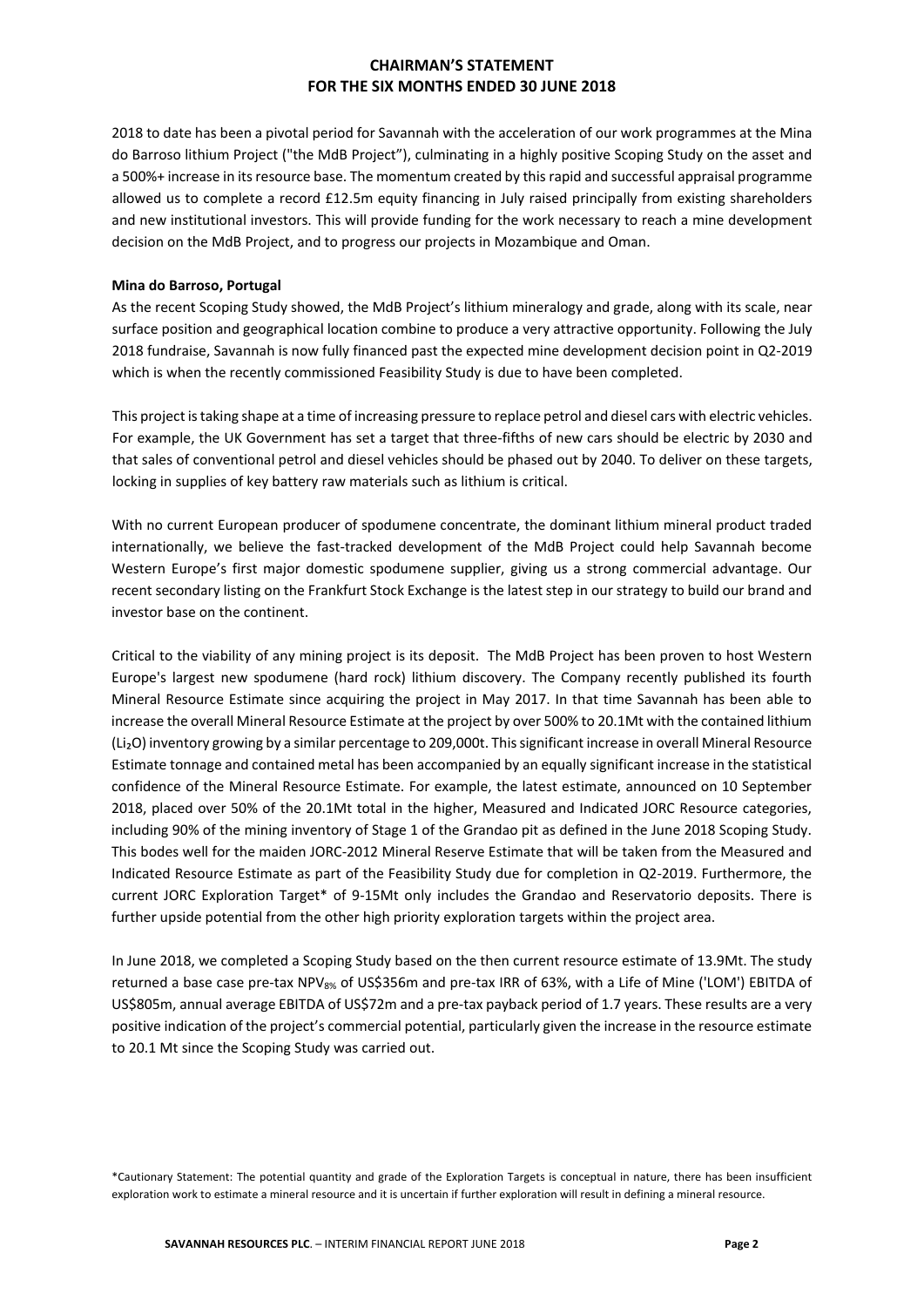Drilling continues to advance across all three of our primary target areas from which we have delineated the Mineral Resource Estimate to date – Grandao, Reservatorio and NOA. In particular, drilling results to date at Grandao have been very encouraging with lithium mineralisation intersected over significant widths and extensions to the known mineralised pegmatites, leading to the discovery of a new Grandao Extended area. These extensions support our belief in the potential for further increases in the Mineral Resource Estimate. Experienced lithium consulting engineers, Primero Group have been commissioned to lead a Feasibility Study which is now underway to advance the project to the next point of economic confidence so that a development decision can be made in Q2-2019. Primero is a global leader in the evaluation, design and construction of hard rock, open-cut, spodumene mines such as Mina do Barroso.

In support of development, the project's estimated C1 cash costs of US\$210/t spodumene concentrate produced in the first four years and US\$271/t LOM average, put the project at the lower end of the spodumene lithium cost curve. The initial CAPEX is estimated to be US\$109m. Based on these results, we are on track to become a low-cost producer of quality spodumene lithium concentrate by early-2020. We are working hard to deliver on this objective and maximise shareholder value.

Looking at wider market dynamics, while some commentators have suggested lithium prices will be affected by supply outweighing demand, we remain confident in the commodity's prospects. We see a need for several new mines to come into operation to meet projected demand now and in the future. Even with new supply this year, global contract prices for lithium salts remain strong. It is also noteworthy that 28% of world's cumulative EV salesin H1-2018 have been in Europe, but the continent currently has no lithium production for battery grade chemicals, meaning all materials are imported. Additionally, leading battery producers, like LG Chem and Samsung SDI have opened or are planning to open battery plants in Europe this year. Whilst there are a number of new lithium projects vying to come on stream internationally, we believe our near-term production potential, low cost profile, high quality product and strategic location gives us a competitive edge.

Finally, looking at further growth opportunities, in July 2018 we entered into an exclusive due diligence and option agreement with Aldeia & Irmão, S.A. ('Aldeia'), a private Portuguese company, with a view to increasing our tenement holdings in the MdB Project area. Under the terms of the agreement, we are looking to acquire a Mining Lease, which, once granted, will include over 2.94km² of land abutting the southern end of the Reservatorio target area. At least five known spodumene bearing lithium pegmatites occur on these areas, and if acquired, this tenement not only provides further resource expansion potential but also further space to optimise the layout for any potential mine development. Due diligence is now underway. All payments for the potential acquisition will be on a staged basis and are expected to be made principally from anticipated revenues generated from the MdB Project mine, once developed.

#### **Copper Projects, Oman**

In Oman two high-grade, low CAPEX copper mine developments are currently awaiting final licencing approval. Letters of approval or "No Objection" have been received from all eight Ministries and we are now working on concluding the mine licencing process with the Public Authority of Mining for the issuance of the two Mining Licences. In support of the overall strategy of developing a hub and spoke copper development in Oman we have a drilling programme underway on the promising Bayda and Hara Kilab copper deposits on respectively Block 4 and Block 5 in Oman. These deposits could provide further tonnages for the overall development.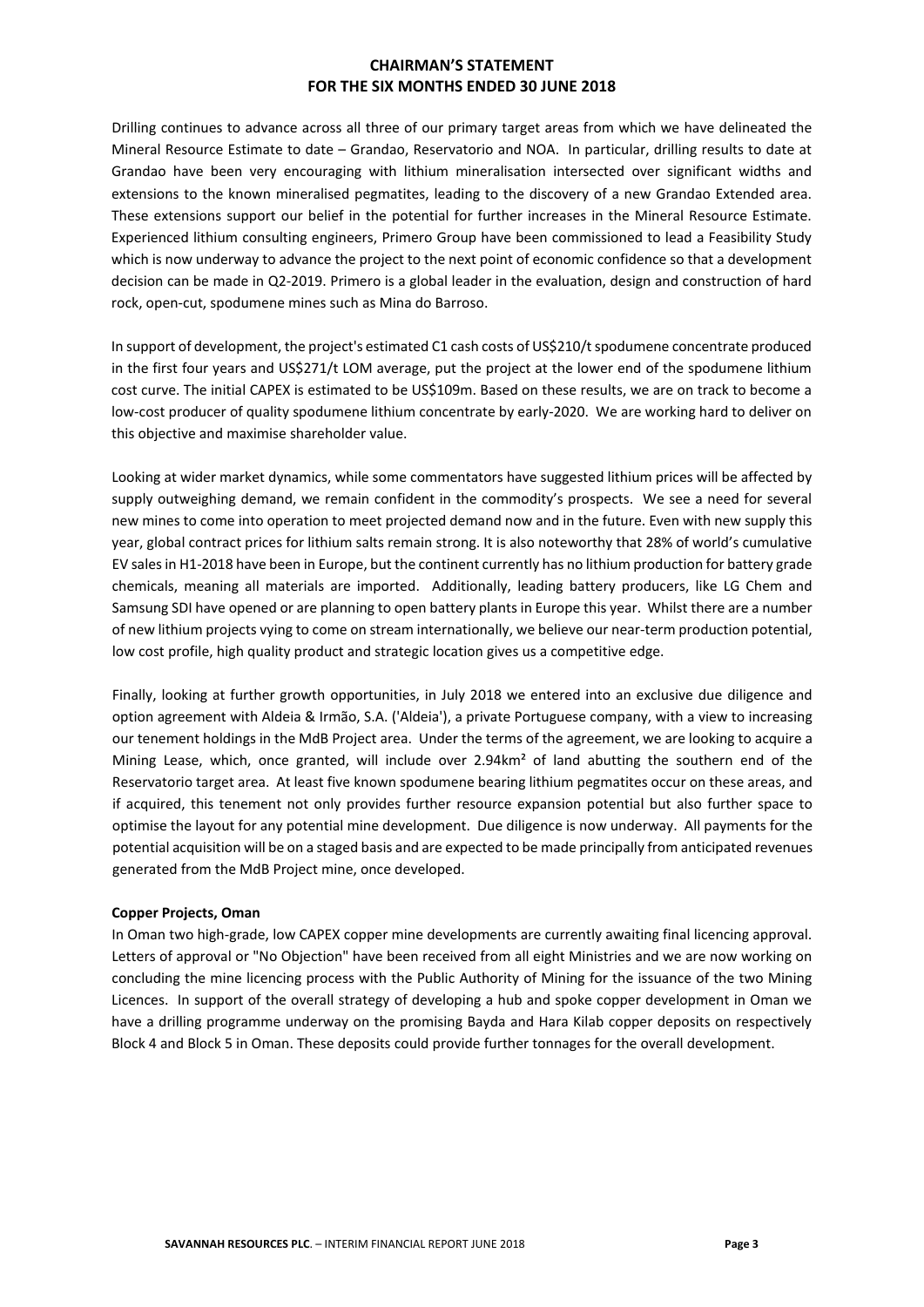#### **Heavy Mineral Sands Projects, Mozambique**

In Mozambique we are continuing to work on the world class Mutamba Mineral Sands Project under a Consortium Agreement with Rio Tinto. Three mining lease applications, covering a total area of 417km² for the Jangamo, Dongane, Ravene and Chilubane deposits, are currently being considered by the Mozambican mines department. Alongside this, work continues on several fronts in the lead up to the anticipated grant of mining leases, with the scoping phase of the Pre-Feasibility Study ('PFS') now well advanced and the initial key studies underway. These studies include hydrology studies, port options and the collection of a 10 tonne bulk sample, which will be processed at our recently constructed and commissioned pilot plant. The results from this test work and the PFS will guide us in the infrastructure, power, mine planning and process plant requirements, allowing us to progress to the next stage of commercialisation.

#### **Financial Summary**

As is to be expected for an active and expanding resource development group, Savannah is reporting a loss for the period of £1.20m (30 June 2017: £1.53m) (31 December 2017: £2.84m), which reflects the continued high tempo of mine development activities. The decrease compared to the prior year is mainly due to the non-cash costs relating to share options issued as long-term incentives in H1-2017 amounting to £0.28m. Net assets have increased to £15.68m (30 June 2017: £9.26m) (31 December 2017: £13.14m) due to the increase in exploration activity during the period, predominantly with the lithium project in Portugal, which also saw the first of two milestones at the MdB Project being triggered and settled, with additions to non-current assets amounting to £3.61m.

In April 2018 Savannah raised £2.10m cash (before expenses) that contributed towards the ongoing development of the Company's projects in Portugal, Oman and Mozambique. After the reporting date, in July 2018 the Company raised £12.5m cash (before expenses). This has provided a current cash balance of £11.4m. The Company's strong cash position means Savannah is fully funded to deliver on the feasibility study of a mine development and to add to the Mineral Resource inventory via a continuing programme of resource drilling at the MdB Project, and to progress our projects in Mozambique and Oman.

## **Outlook**

The upcoming six months will be active for Savannah as we finalise key economic studies at our MdB lithium project so that we are able to make a development decision in Q2-2019. With low technical risk thanks to its open pit mining and conventional processing model, a quality resource that is proven to be highly sought after by electric vehicle manufacturers, and a defined development schedule that will see us commence concentrate production in 2020, we are firmly focused on realising the full value potential of this significant, near-term production asset.

We believe that the MdB Project's spodumene lithium concentrate will be highly sought after by end-users and look forward to progressing discussions currently being undertaken with potential offtake partners as part of our commercialisation process. Alongside this, we will continue to prove up the resource potential of the project, with drilling continuing to progress at pace, and we are also completing due diligence with a view to increasing the project area further via the proposed Aldeia acquisition. Both of these work programmes have the potential to extend the current 11-year life of mine as defined in the Scoping Study and enhance the already attractive economics of the project.

We look forward to updating shareholders on progress as we advance the MdB Project further, maintaining the active development approach we have implemented since first acquiring the project in May 2017.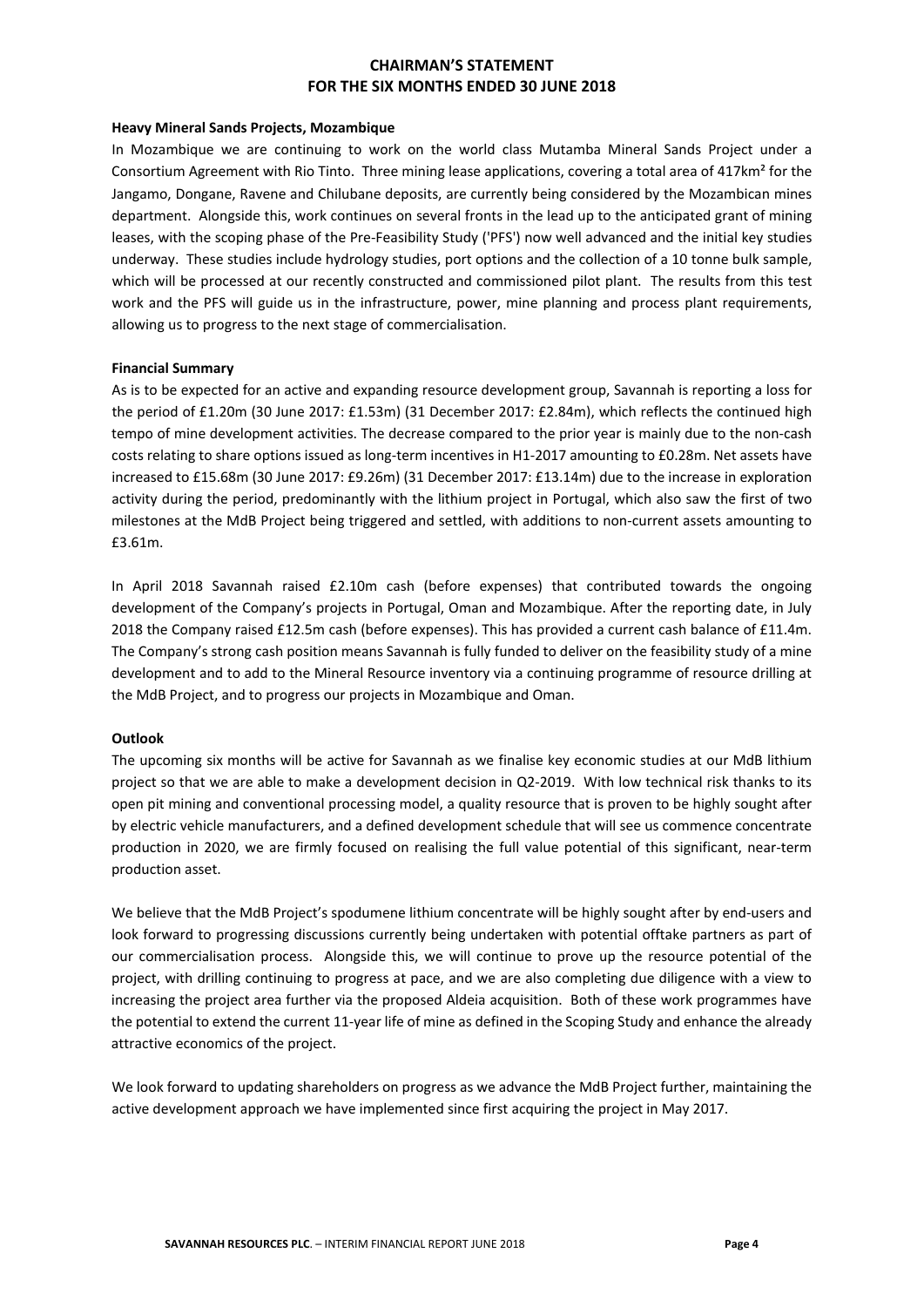Finally, I would like to thank our long-term shareholders for their continued support and also welcome the new investors to Savannah's share register following our recent fundraise. We look forward to continuing to build the value of our company for the benefit of all stakeholders.

I would also like to give my thanks to our highly committed management and operational team who have already proven their ability to execute multiple fast-track work programmes to rapidly build the value of our resource portfolio.

We look forward to delivering on the next commercial milestones in the upcoming months.

**Chairman Matthew King 20 September 2018**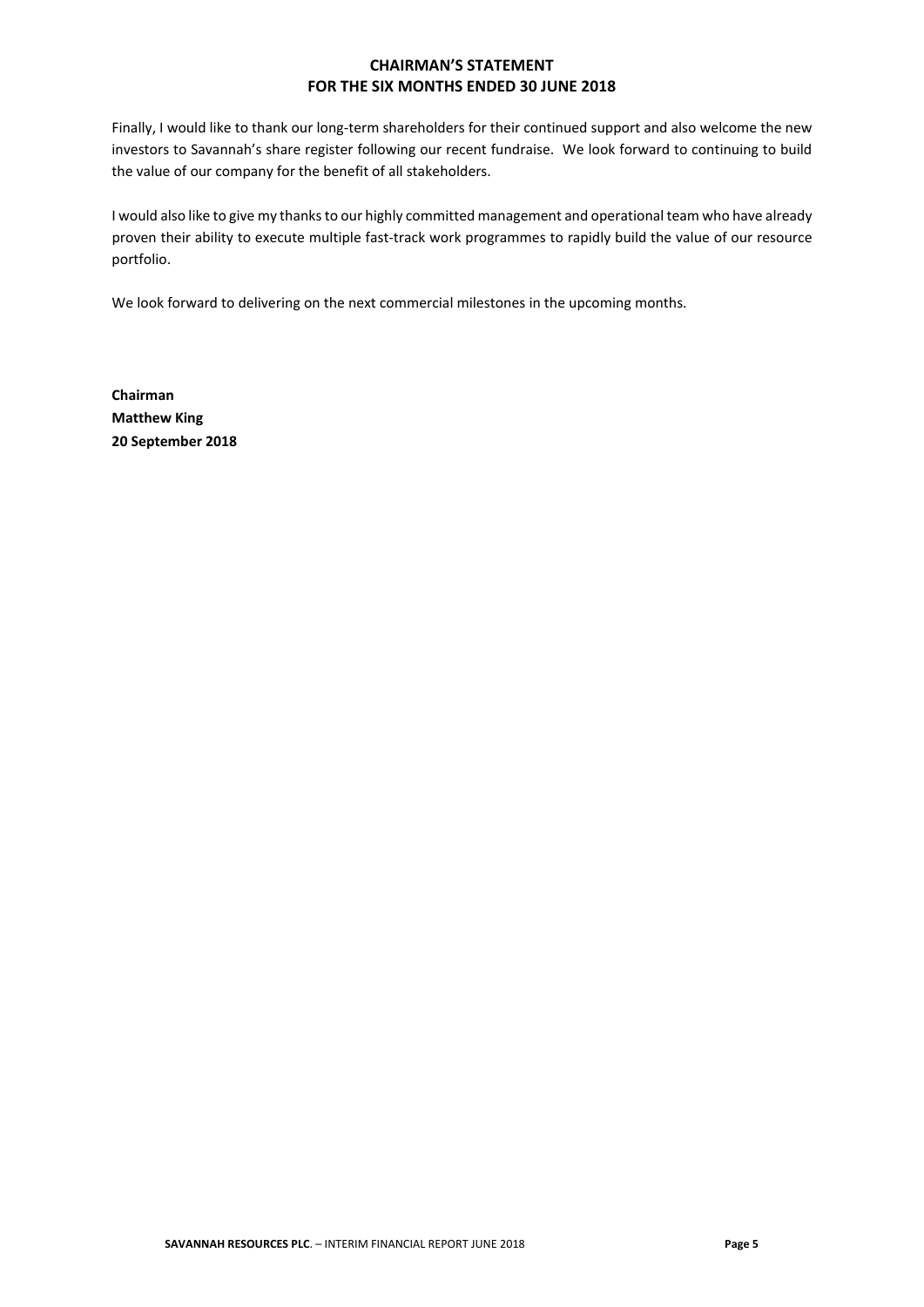## **CONSOLIDATED STATEMENT OF COMPREHENSIVE INCOME FOR THE SIX MONTHS ENDED 30 JUNE 2018**

|                                                      |              | <b>Unaudited</b>  | Unaudited   | Audited       |
|------------------------------------------------------|--------------|-------------------|-------------|---------------|
|                                                      |              | <b>Six months</b> | Six months  | Year ended 31 |
|                                                      | <b>Notes</b> | to 30 June        | to 30 June  | December      |
|                                                      |              | 2018              | 2017        | 2017          |
|                                                      |              | £                 | £           | £             |
|                                                      |              |                   |             |               |
| <b>CONTINUING OPERATIONS</b>                         |              |                   |             |               |
| Revenue                                              |              |                   |             |               |
| Administrative expenses                              |              | (1, 126, 994)     | (1,529,071) | (2,835,684)   |
| Impairment of assets classified as held for sale     |              | (140, 024)        |             |               |
| Gain on disposal of investments                      |              | 68,717            |             |               |
| <b>OPERATING LOSS</b>                                |              | (1, 198, 301)     | (1,529,071) | (2,835,684)   |
| Finance income                                       |              | 342               |             | 948           |
| Finance costs                                        |              | (3, 841)          | (2, 256)    | (7, 549)      |
| <b>LOSS BEFORE AND AFTER TAX ATTRIBUTABLE</b>        |              |                   |             |               |
| TO EQUITY OWNERS OF THE PARENT                       |              | (1, 201, 800)     | (1,531,327) | (2,842,285)   |
| <b>OTHER COMPREHENSIVE INCOME</b>                    |              |                   |             |               |
| Items that will or may be reclassified to profit or  |              |                   |             |               |
| loss:                                                |              |                   |             |               |
| Change in market value of investments                |              | (58, 665)         | (16, 656)   | 45,644        |
| Transfer to realised gain on disposal of investments |              | (68, 717)         |             |               |
| Exchange (losses)/gains on translation of foreign    |              |                   |             |               |
| operations                                           |              | 159,009           | (54,052)    | (197, 120)    |
| OTHER COMPREHENSIVE INCOME FOR THE YEAR              |              | 31,627            | (70, 708)   | (151, 476)    |
| <b>TOTAL COMPREHENSIVE INCOME FOR THE YEAR</b>       |              | (1, 170, 173)     | (1,602,035) | (2,993,761)   |
| Loss per share attributable to equity owners of      |              |                   |             |               |
| the parent expressed in pence per share:             |              |                   |             |               |
| <b>Basic and diluted</b>                             |              |                   |             |               |
| From operations                                      | 3            | (0.18)            | (0.31)      | (0.53)        |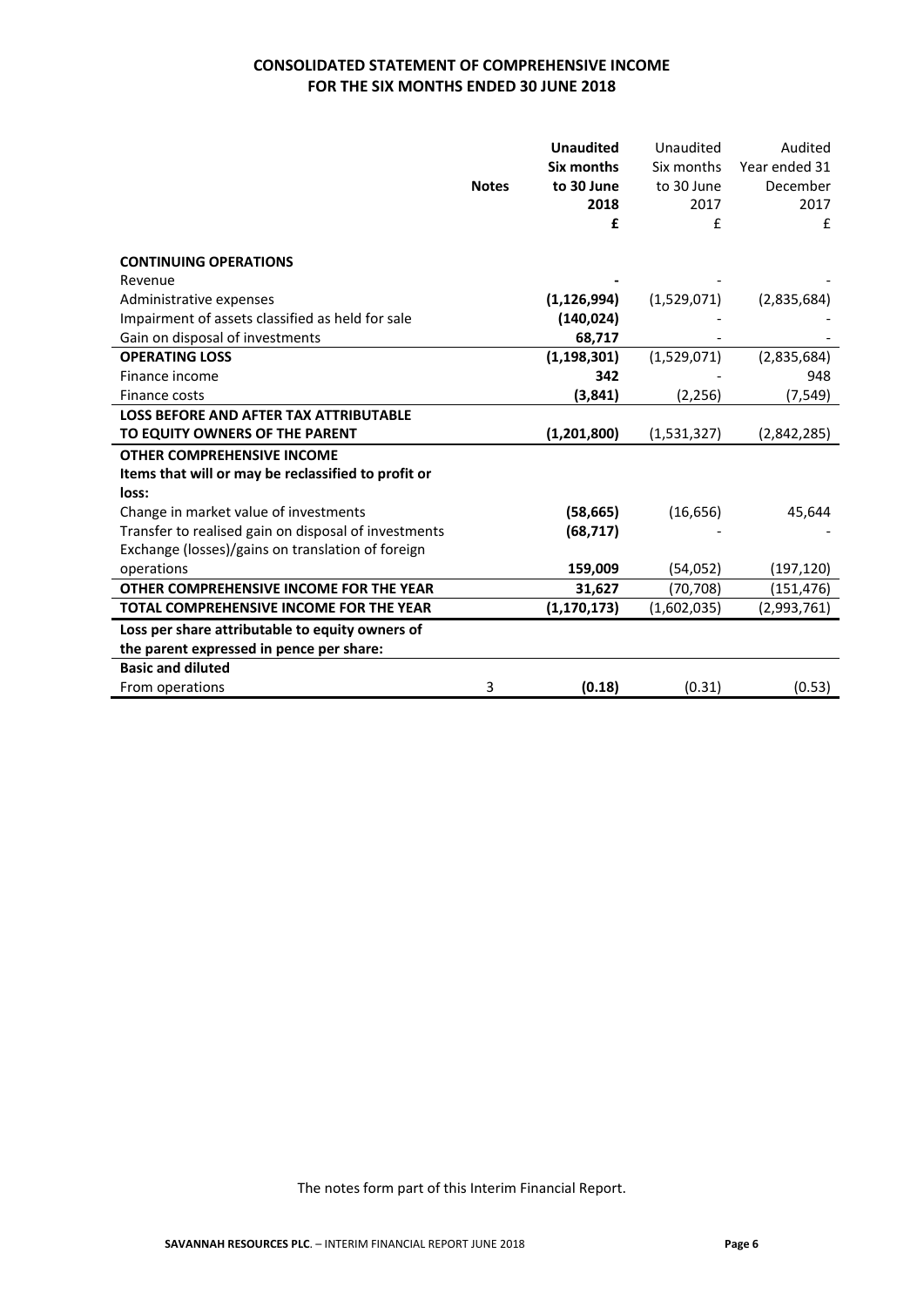#### **CONSOLIDATED STATEMENT OF FINANCIAL POSITION AS AT 30 JUNE 2018**

|                                         |              | <b>Unaudited</b> | Unaudited      | Audited      |
|-----------------------------------------|--------------|------------------|----------------|--------------|
|                                         | <b>Notes</b> | 30 June          | 30 June        | 31 December  |
|                                         |              | 2018             | 2017           | 2017         |
|                                         |              | £                | £              | £            |
| <b>ASSETS</b>                           |              |                  |                |              |
| <b>NON-CURRENT ASSETS</b>               |              |                  |                |              |
| Intangible assets                       | 4            | 13,907,901       | 7,888,034      | 9,809,994    |
| Property, plant and equipment           | 5            | 1,195,292        | 197,729        | 1,196,084    |
| Other receivables                       | 6            | 270,876          | 165,852        | 239,300      |
| Other non-current assets                | 7            | 215,681          |                | 220,213      |
| <b>TOTAL NON-CURRENT ASSETS</b>         |              | 15,589,750       | 8,251,615      | 11,465,591   |
| <b>CURRENT ASSETS</b>                   |              |                  |                |              |
| Investments                             |              | 32,168           | 107,816        | 170,203      |
| Trade and other receivables             | 6            | 191,300          | 459,971        | 155,959      |
| Other current assets                    | 7            | 251,752          |                | 20,011       |
| Cash and cash equivalents               |              | 786,764          | 1,294,539      | 2,455,968    |
|                                         |              | 1,261,984        | 1,862,326      | 2,802,141    |
| Assets classified as held for sale      |              |                  |                | 138,543      |
| <b>TOTAL CURRENT ASSETS</b>             |              | 1,261,984        | 1,862,326      | 2,940,684    |
| <b>TOTAL ASSETS</b>                     |              | 16,851,734       | 10,113,941     | 14,406,275   |
| <b>EQUITY AND LIABILITIES</b>           |              |                  |                |              |
| <b>SHAREHOLDERS' EQUITY</b>             |              |                  |                |              |
| Share capital                           | 9            | 7,016,155        | 5,345,401      | 6,358,504    |
| Share premium                           |              | 21,100,658       | 14,849,523     | 18,105,108   |
| Foreign currency reserve                |              | 353,887          | 337,946        | 194,878      |
| Warrant reserve                         |              | 1,278,846        | 419,671        | 1,405,958    |
| Share based payment reserve             |              | 600,416          | 752,523        | 691,194      |
| Shares to be issued reserve             |              | 30,000           |                |              |
| Retained earnings                       |              | (14, 702, 504)   | (12, 448, 310) | (13,612,758) |
| TOTAL EQUITY ATTRIBUTABLE TO EQUITY     |              |                  |                |              |
| <b>HOLDERS OF THE PARENT</b>            |              | 15,677,458       | 9,256,754      | 13,142,884   |
| <b>LIABILITIES</b>                      |              |                  |                |              |
| <b>NON-CURRENT LIABILITIES</b>          |              |                  |                |              |
| Loans and borrowings                    |              | 22,401           |                | 22,847       |
| <b>TOTAL NON-CURRENT LIABILITIES</b>    |              | 22,401           |                | 22,847       |
| <b>CURRENT LIABILITIES</b>              |              |                  |                |              |
| Loans and borrowings                    |              | 6,630            |                | 10,276       |
| Trade and other payables                | 8            | 1,145,245        | 857,187        | 1,228,757    |
|                                         |              | 1,151,875        | 857,187        | 1,239,033    |
| Liabilities classified as held for sale |              |                  |                | 1,511        |
| <b>TOTAL CURRENT LIABILITIES</b>        |              | 1,151,875        | 857,187        | 1,240,544    |
| <b>TOTAL LIABILITIES</b>                |              | 1,174,276        | 857,187        | 1,263,391    |
| <b>TOTAL EQUITY AND LIABILITIES</b>     |              | 16,851,734       | 10,113,941     | 14,406,275   |

The interim financial report was approved by the Board of Directors on 20 September 2018 and was signed on its behalf by:

……………………………………………….. D S Archer Chief Executive Officer Company number: 07307107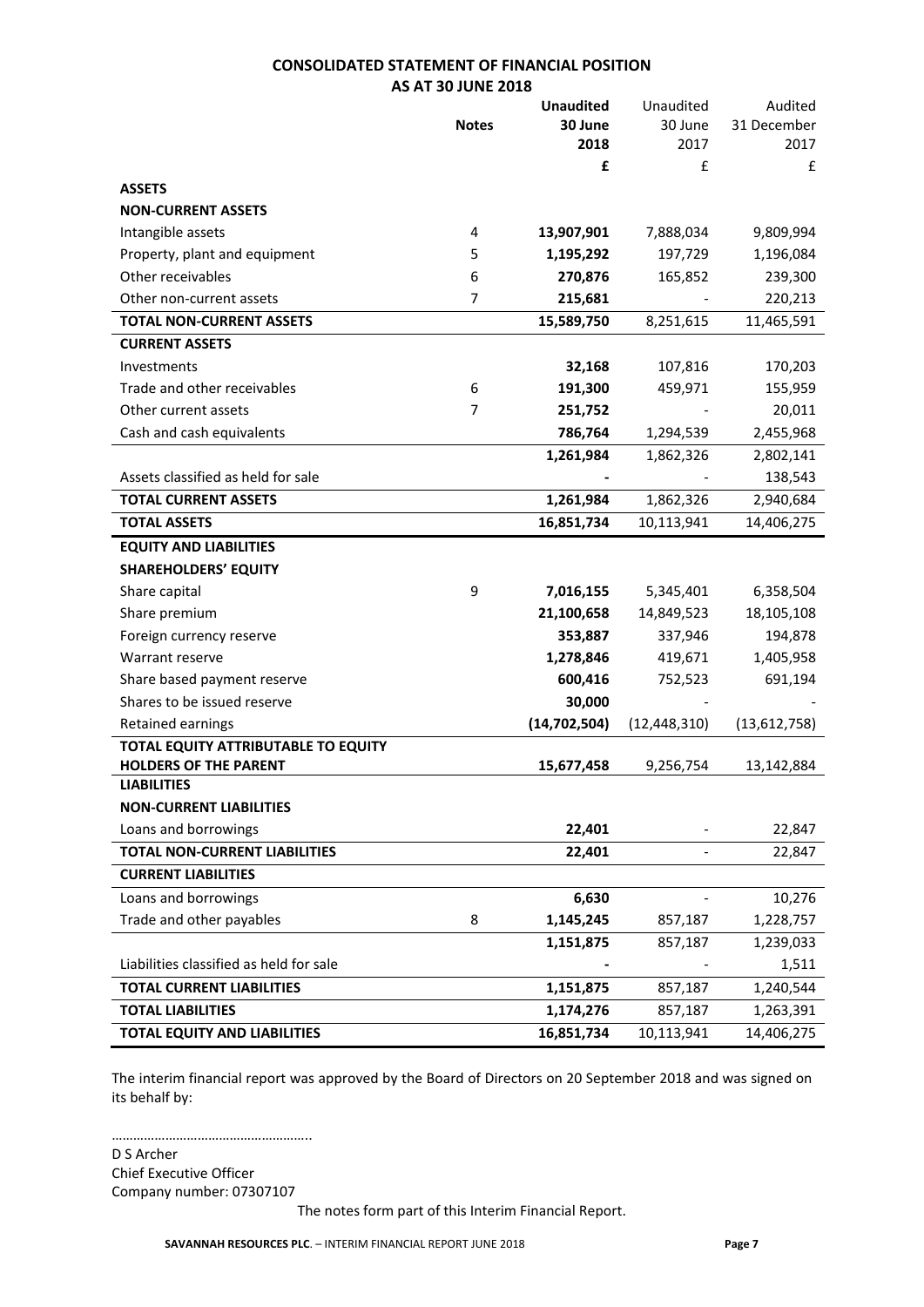## **CONSOLIDATED STATEMENT OF CHANGES IN EQUITY FOR THE SIX MONTHS ENDED 30 JUNE 2018**

|                                                                               | <b>Share</b><br>capital | <b>Share</b><br>premium | Foreign<br>currency<br>reserve | Warrant<br>reserve | <b>Share</b><br>based<br>payment<br>reserve | <b>Shares to</b><br>be issued<br>reserve | <b>Retained</b><br>earnings | <b>Total</b><br>equity |
|-------------------------------------------------------------------------------|-------------------------|-------------------------|--------------------------------|--------------------|---------------------------------------------|------------------------------------------|-----------------------------|------------------------|
|                                                                               | £                       | £                       | £                              | £                  | £                                           | £                                        | £                           | £                      |
| At 1 January 2017                                                             | 4,509,465               | 11,226,706              | 391,998                        | 386,794            | 455,309                                     |                                          | (10,900,327)                | 6,069,945              |
| Loss for the period<br>Other comprehensive                                    |                         |                         |                                |                    |                                             |                                          | (1,531,327)                 | (1,531,327)            |
| income                                                                        |                         |                         | (54, 052)                      |                    |                                             |                                          | (16, 656)                   | (70, 708)              |
| Total comprehensive<br>income for the period<br>Issue of share capital        |                         |                         | (54, 052)                      |                    |                                             |                                          | (1,547,983)                 | (1,602,035)            |
| (net of expenses)<br>Issue of share options                                   | 835,936                 | 3,655,694               |                                |                    | 297,214                                     |                                          |                             | 4,491,630              |
| Lapse of options                                                              |                         |                         |                                |                    |                                             |                                          |                             | 297,214                |
| Issue of warrants                                                             |                         | (32, 877)               |                                | 32,877             |                                             |                                          |                             |                        |
| At 30 June 2017                                                               | 5,345,401               | 14,849,523              | 337,946                        | 419,671            | 752,523                                     |                                          | (12, 448, 310)              | 9,256,754              |
| Loss for the period<br>Other comprehensive                                    |                         |                         |                                |                    |                                             |                                          | (1,310,958)                 | (1,310,958)            |
| income                                                                        |                         |                         | (143,068)                      |                    |                                             |                                          | 62,300                      | (80, 768)              |
| Total comprehensive<br>income for the period<br>Issue of share capital        |                         |                         | (143,068)                      |                    |                                             |                                          | (1, 248, 658)               | (1,391,726)            |
| (net of expenses)                                                             | 1,013,103               | 4,241,872               |                                |                    |                                             |                                          |                             | 5,254,975              |
| Issue of share options<br>Lapse of options                                    |                         |                         |                                |                    | 22,881<br>(84, 210)                         |                                          | 84,210                      | 22,881                 |
| Issue of warrants                                                             |                         | (986, 287)              |                                | 986,287            |                                             |                                          |                             |                        |
| At 31 December 2017                                                           | 6,358,504               | 18,105,108              | 194,878                        | 1,405,958          | 691,194                                     |                                          | (13,612,758)                | 13,142,884             |
| Loss for the period<br><b>Other comprehensive</b>                             |                         |                         |                                |                    |                                             |                                          | (1,201,800)                 | (1,201,800)            |
| income                                                                        |                         |                         | 159,009                        |                    |                                             |                                          | (127, 382)                  | 31,627                 |
| <b>Total comprehensive</b><br>income for the period<br>Issue of share capital |                         |                         | 159,009                        |                    |                                             |                                          | $(1,329,182)$ $(1,170,173)$ |                        |
| (net of expenses)                                                             | 657,651                 | 2,995,550               |                                |                    |                                             |                                          |                             | 3,653,201              |
| <b>Issue of share options</b>                                                 |                         |                         |                                |                    | 21,546                                      |                                          |                             | 21,546                 |
| <b>Exercise of options</b>                                                    |                         |                         |                                |                    | (95, 797)                                   |                                          | 95,797                      |                        |
| Lapse of options<br><b>Exercise of warrants</b>                               |                         |                         |                                | (35, 972)          | (16, 527)                                   |                                          | 16,527<br>35,972            |                        |
| Lapse of warrants                                                             |                         |                         |                                | (91, 140)          |                                             |                                          | 91,140                      |                        |
| <b>Warrants pending</b>                                                       |                         |                         |                                |                    |                                             |                                          |                             |                        |
| exercise                                                                      |                         |                         |                                |                    |                                             | 30,000                                   |                             | 30,000                 |
| At 30 June 2018                                                               | 7,016,155               | 21,100,658              | 353,887                        | 1,278,846          | 600,416                                     | 30,000                                   | (14, 702, 504)              | 15,677,458             |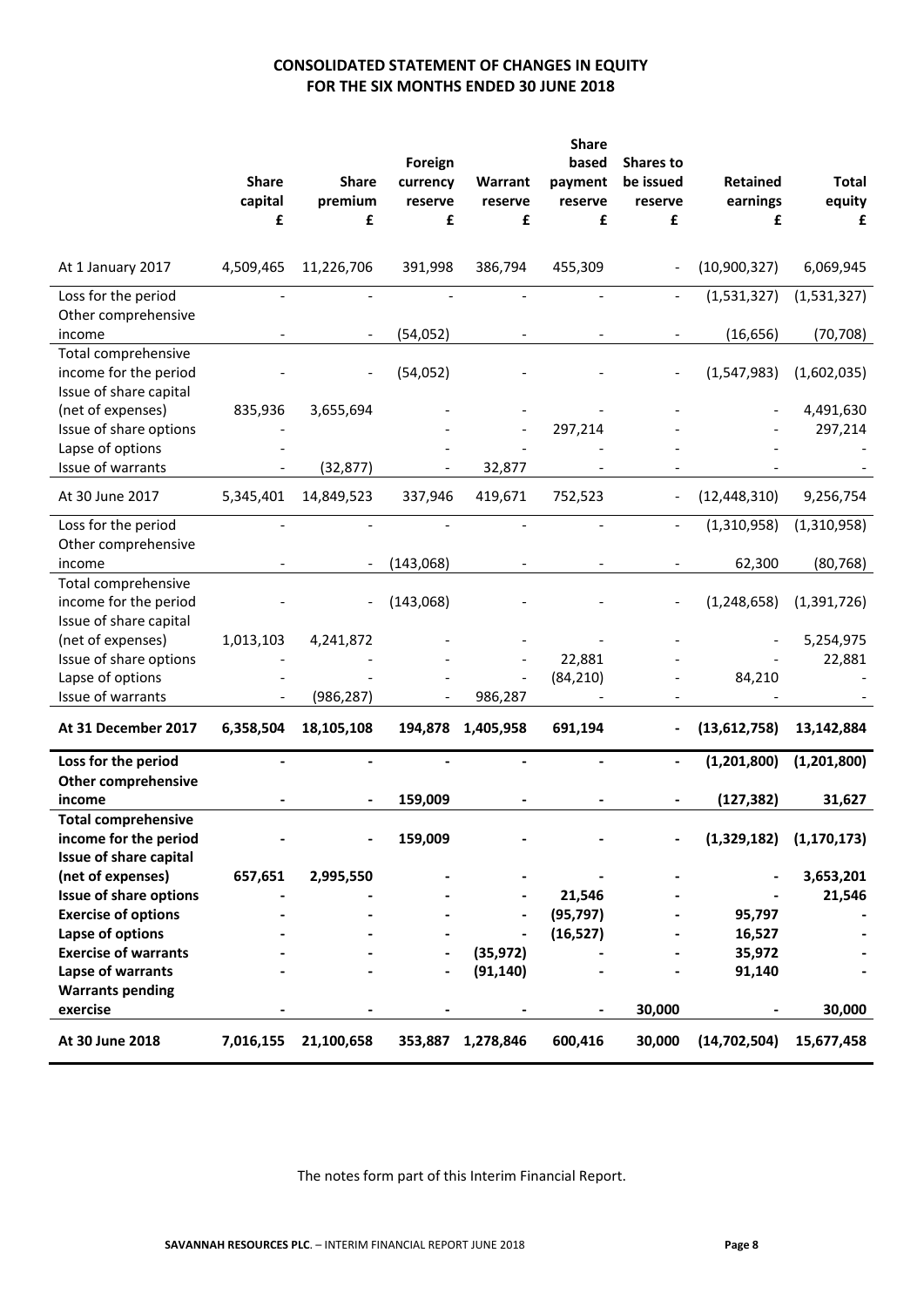## **CONSOLIDATED CASH FLOW STATEMENT FOR THE SIX MONTHS ENDED 30 JUNE 2018**

|                                                                                                                                                                                                                                                              | <b>Notes</b> | <b>Unaudited</b><br>Six months<br>to June 2018<br>£      | <b>Unaudited Six</b><br>months to<br>June 2017<br>£ | Audited<br>Year ended<br>December<br>2017<br>£            |
|--------------------------------------------------------------------------------------------------------------------------------------------------------------------------------------------------------------------------------------------------------------|--------------|----------------------------------------------------------|-----------------------------------------------------|-----------------------------------------------------------|
| Cash flows used in operating activities<br>Loss for the period<br>Depreciation and amortisation charges                                                                                                                                                      | 5            | (1,201,800)<br>10,427                                    | (1,531,327)<br>728                                  | (2,842,285)<br>14,895                                     |
| Impairment of assets classified as held for sale                                                                                                                                                                                                             |              | 140,024                                                  |                                                     |                                                           |
| Gain on disposal of investments                                                                                                                                                                                                                              |              | (68, 717)                                                |                                                     |                                                           |
| Share based payments reserve charge<br>Shares issued in lieu of payments to extinguish                                                                                                                                                                       |              | 21,546                                                   | 297,214                                             | 320,095                                                   |
| liabilities                                                                                                                                                                                                                                                  |              |                                                          | 82,431                                              | 98,630                                                    |
| Finance income                                                                                                                                                                                                                                               |              | (342)                                                    |                                                     | (948)                                                     |
| Finance expense                                                                                                                                                                                                                                              |              | 3,841                                                    | 2,256                                               | 7,549                                                     |
| <b>Exchange losses</b><br>Cash flow from operating activities before                                                                                                                                                                                         |              | (23, 111)                                                | 47,925                                              | 75,156                                                    |
| changes in working capital<br>Increase in trade and other receivables                                                                                                                                                                                        |              | (1, 118, 132)<br>(32, 286)                               | (1, 100, 773)<br>(466,095)                          | (2,326,908)<br>(71, 288)                                  |
| (Decrease)/Increase in trade and other payables                                                                                                                                                                                                              |              | (51, 903)                                                | 218,251                                             | 39,620                                                    |
| Net cash used in operating activities                                                                                                                                                                                                                        |              | (1, 202, 321)                                            | (1,348,617)                                         | (2,358,576)                                               |
| Cash flow used in investing activities<br>Purchase of intangible exploration assets<br>Purchase of tangible fixed assets<br>Purchase of investments<br>Proceeds from sale of investments<br>Payments for guarantees for mining activity<br>Interest received |              | (2,487,352)<br>(221, 885)<br>104,283<br>(231,741)<br>342 | (1,471,957)<br>(120, 816)                           | (3, 276, 715)<br>(1,069,056)<br>(87)<br>(199, 755)<br>948 |
| Net cash used in investing activities                                                                                                                                                                                                                        |              | (2,836,353)                                              | (1,592,773)                                         | (4,544,665)                                               |
| Cash flow from / (used in) financing activities                                                                                                                                                                                                              |              |                                                          |                                                     |                                                           |
| Proceeds from issues of ordinary shares (net of<br>expenses)<br>Proceeds from warrants pending exercise                                                                                                                                                      |              | 2,348,287                                                | 3,093,000                                           | 8,257,418                                                 |
| Interest paid                                                                                                                                                                                                                                                |              | 30,000                                                   |                                                     |                                                           |
|                                                                                                                                                                                                                                                              |              | (3, 841)                                                 | (2, 256)                                            | (7, 549)                                                  |
| Net cash from financing activities                                                                                                                                                                                                                           |              | 2,374,446                                                | 3,090,744                                           | 8,249,869                                                 |
| (Decrease)/Increase in cash and cash equivalents                                                                                                                                                                                                             |              | (1,664,228)                                              | 149,354                                             | 1,346,628                                                 |
| Cash and cash equivalents at beginning of period<br>Exchange (losses)/gains on cash and cash                                                                                                                                                                 |              | 2,455,968                                                | 1,172,347                                           | 1,172,347                                                 |
| equivalents                                                                                                                                                                                                                                                  |              | (4, 976)                                                 | (27, 162)                                           | (63,007)                                                  |
| Cash and cash equivalents at end of period                                                                                                                                                                                                                   |              | 786,764                                                  | 1,294,539                                           | 2,455,968                                                 |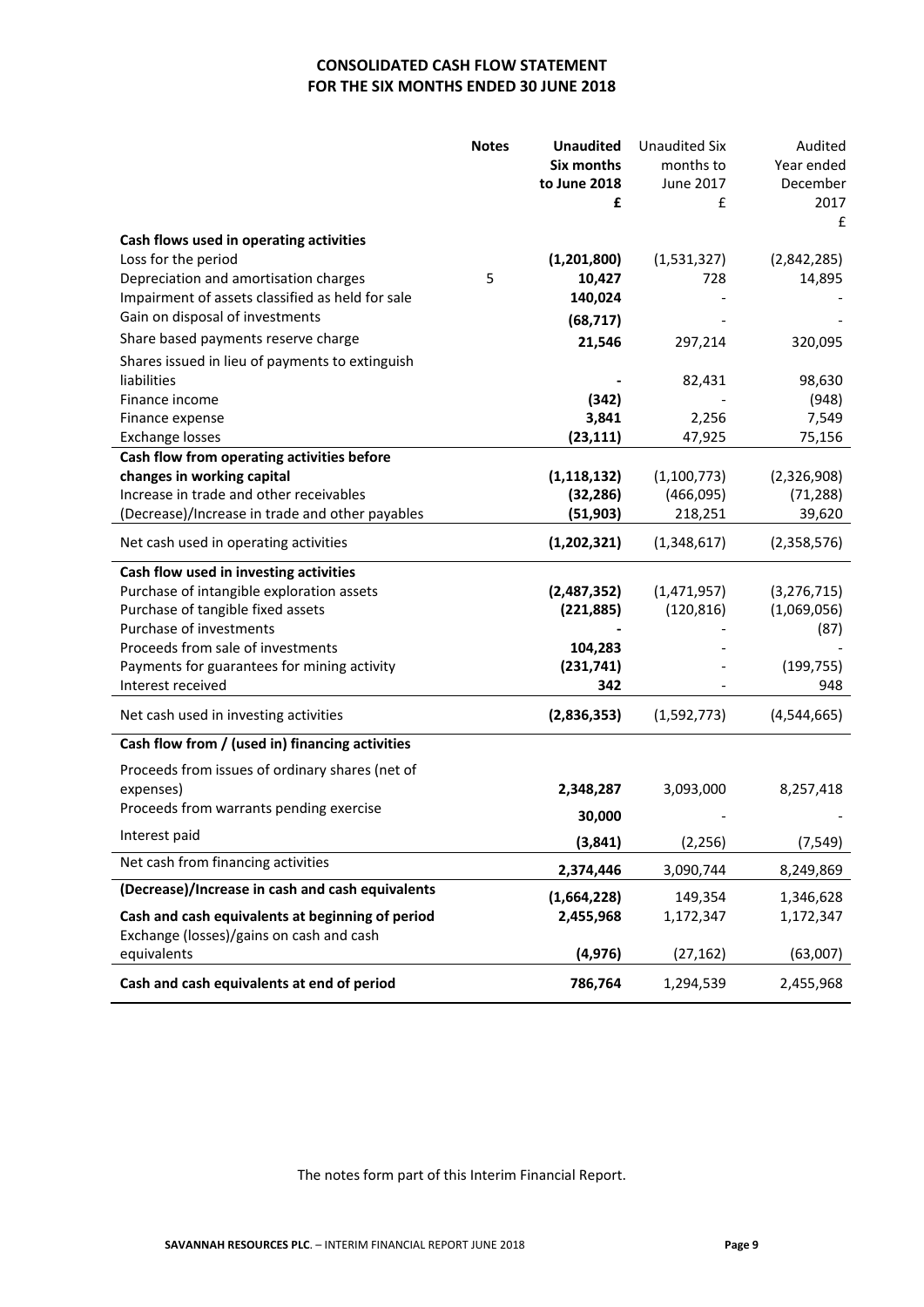#### **1. BASIS OF PREPARATION**

The financial information set out in this report is based on the consolidated financial statements of Savannah Resources Plc and its subsidiary companies (together referred to as the 'Group'). The interim financial report of the Group for the six months ended 30 June 2018, which is unaudited, was approved by the Board on 20 September 2018. The financial information contained in this interim report does not constitute statutory accounts as defined by s434 of the Companies Act 2006. The statutory accounts for the year ended 31 December 2017 have been filed with the Registrar of Companies. The auditors' report on those accounts was unqualified and did not contain a statement under section 498 (2) or 498 (3) of the Companies Act 2006.

The financial information set out in this report has been prepared in accordance with the accounting policies set out in the Annual Report and Financial Statements of Savannah Resources Plc for the year ended 31 December 2017. New standards and amendments to IFRS effective as of 1 January 2018, including IFRS 15 and IFRS 9, have been reviewed by the Group and there has been no material impact on the financial information set up on this report as a result of these standards and amendments.

The Group interim financial report is presented in Pound Sterling.

#### **Going Concern**

The financial statements have been prepared on a going concern basis. Following the cash subscriptions approved in July 2018, amounting to £12.5m (before expenses) (Note 12), the Group had a cash balance of £11.4m on 20 September 2018. The Directors have reviewed the cashflow projection for the Group and consider that it has sufficient ability to meet its financial commitments for at least 12 months.

#### **2. SEGMENTAL REPORTING**

The Group complies with IFRS 8 Operating Segments, which requires operating segments to be identified on the basis of internal reports about components of the Group that are regularly reviewed by the chief operating decision maker, which the Company considers to be the Board of Directors. In the opinion of the Directors, the operations of the Group comprise of exploration and development in Oman, exploration and development in Mozambique, exploration and development in Portugal, former exploration in Finland, headquarter and corporate costs and the Company's third party investments.

Based on the Group's current stage of development there are no external revenues associated to the segments detailed below. For exploration and development in Oman, Mozambique, Portugal and former exploration in Finland the segments are calculated by the summation of the balances in the legal entities which are readily identifiable to each of the segmental activities. In the case of the Investments, this is calculated by analysis of the specific related investment instruments. Recharges between segments are at cost and included in each segment below. Inter-company loans are eliminated to zero and not included in each segment below.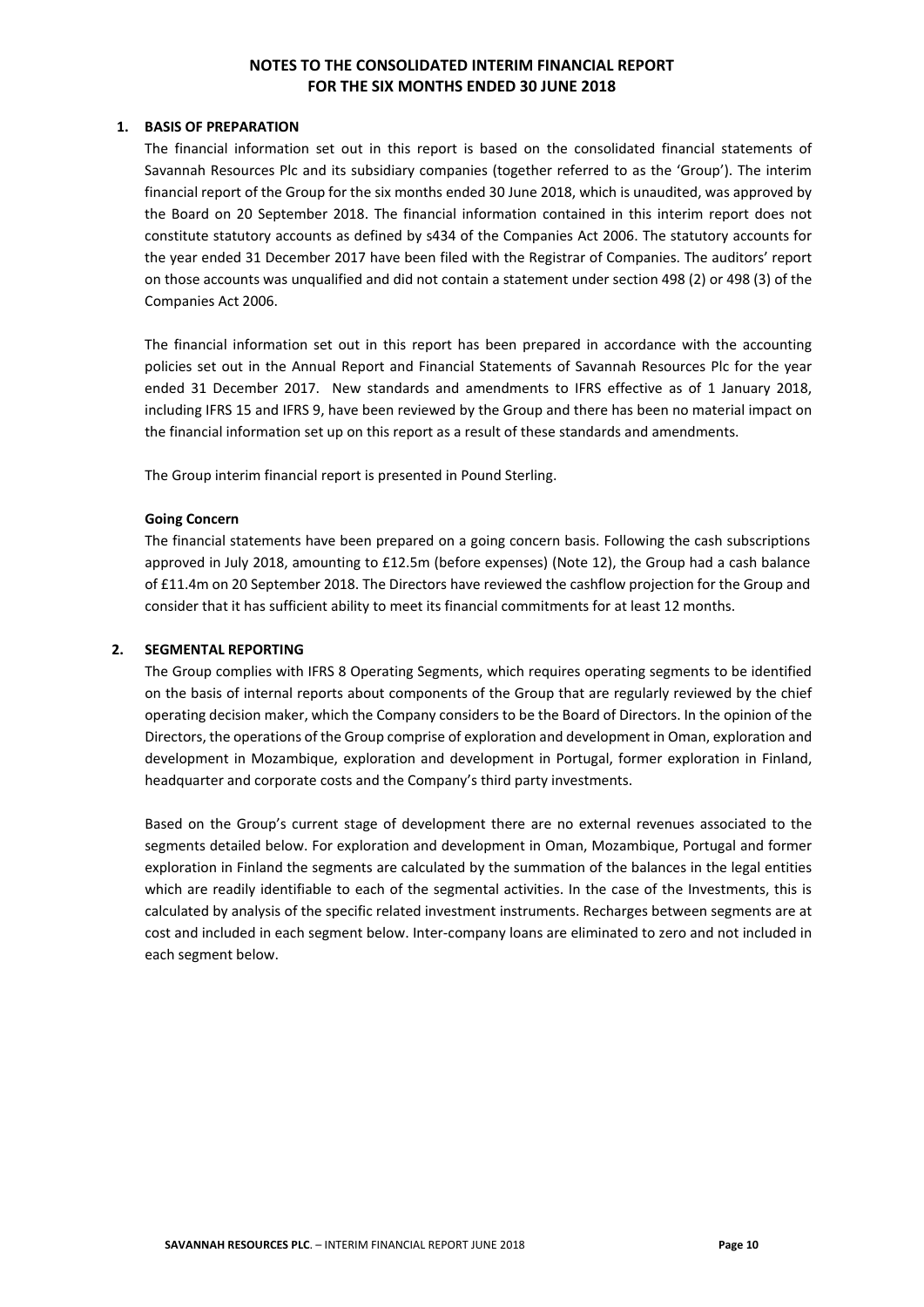|                      | Oman<br>Copper | Mozambique<br><b>Mineral</b><br><b>Sands</b> | Portugal<br>Lithium      | <b>Finland</b><br>Lithium | HQ and<br>Corporate | Invest-<br>ments | <b>Elimination</b>           | <b>Total</b>  |
|----------------------|----------------|----------------------------------------------|--------------------------|---------------------------|---------------------|------------------|------------------------------|---------------|
|                      | £              | £                                            | £                        | £                         | £                   | £                | £                            | £             |
| Period 30            |                |                                              |                          |                           |                     |                  |                              |               |
| <b>June 2018</b>     |                |                                              |                          |                           |                     |                  |                              |               |
| Revenue              | ۰              |                                              |                          | ۰                         | 434,235             | ۰.               | (434, 235)                   |               |
| <b>Interest</b>      |                |                                              |                          |                           |                     |                  |                              |               |
| income               |                |                                              | $\overline{\phantom{0}}$ |                           | 342                 |                  | $\blacksquare$               | 342           |
| <b>Finance costs</b> |                | (3, 841)                                     |                          |                           |                     |                  | ۰                            | (3, 841)      |
| <b>Share based</b>   |                |                                              |                          |                           |                     |                  |                              |               |
| payments             |                |                                              |                          |                           | 21,546              |                  | $\overline{\phantom{a}}$     | 21,546        |
| (Loss) for the       |                |                                              |                          |                           |                     |                  |                              |               |
| year                 | (122, 251)     | (249, 791)                                   | (184, 437)               | (144, 196)                | (569, 842)          | 68,717           | $\qquad \qquad \blacksquare$ | (1,201,800)   |
| <b>Total assets</b>  | 4,632,337      | 4,928,165                                    | 6,558,838                | 2,343                     | 697,883             | 32,168           | $\overline{\phantom{a}}$     | 16,851,734    |
| Total non-           |                |                                              |                          |                           |                     |                  |                              |               |
| current assets       | 4,510,283      | 4,619,171                                    | 6,449,096                |                           | 11,200              |                  | $\blacksquare$               | 15,589,750    |
| <b>Additions to</b>  |                |                                              |                          |                           |                     |                  |                              |               |
| non-current          |                |                                              |                          |                           |                     |                  |                              |               |
| assets               | 201,272        | 206,447                                      | 3,609,894                |                           |                     |                  | $\blacksquare$               | 4,017,613     |
| <b>Total current</b> |                |                                              |                          |                           |                     |                  |                              |               |
| assets               | 122,055        | 308,994                                      | 109,741                  | 2,343                     | 686,683             | 32,168           | ۰                            | 1,261,984     |
| <b>Total</b>         |                |                                              |                          |                           |                     |                  |                              |               |
| <b>liabilities</b>   | (100, 964)     | (105, 335)                                   | (734, 360)               | (2,098)                   | (231, 519)          |                  | ۰                            | (1, 174, 276) |

|                          | Oman<br>Copper | Mozambique<br>Mineral | Portugal<br>Lithium | Finland<br>Lithium | HQ and<br>Corporate | Invest-<br>ments | Elimination              | Total         |
|--------------------------|----------------|-----------------------|---------------------|--------------------|---------------------|------------------|--------------------------|---------------|
|                          |                | Sands                 |                     |                    |                     |                  |                          |               |
|                          | £              | £                     | £                   | £                  | £                   | £                | £                        | £             |
| Period 31                |                |                       |                     |                    |                     |                  |                          |               |
| December                 |                |                       |                     |                    |                     |                  |                          |               |
| 2017                     |                |                       |                     |                    |                     |                  |                          |               |
| Revenue                  |                |                       |                     |                    | 639,108             |                  | (639, 108)               |               |
| Interest                 |                |                       |                     |                    |                     |                  |                          |               |
| income                   |                |                       |                     |                    | 948                 |                  |                          | 948           |
| Finance costs            | (2,035)        | (1, 166)              |                     |                    | (4, 348)            |                  | -                        | (7, 549)      |
| Share based              |                |                       |                     |                    |                     |                  |                          |               |
| payments                 |                |                       |                     |                    | 320,095             |                  | $\overline{\phantom{0}}$ | 320,095       |
| (Loss) for the           |                |                       |                     |                    |                     |                  |                          |               |
| year                     | (308, 616)     | (631, 731)            | (171, 056)          | (8, 164)           | (1,722,718)         |                  | $\overline{\phantom{a}}$ | (2,842,285)   |
| Total assets             | 4,365,898      | 4,640,081             | 2,902,257           | 138,543            | 2,189,293           | 170,203          |                          | 14,406,275    |
| Total non-               |                |                       |                     |                    |                     |                  |                          |               |
| current assets           | 4,224,672      | 4,387,977             | 2,833,907           |                    | 19,035              |                  | $\overline{\phantom{0}}$ | 11,465,591    |
| Additions to             |                |                       |                     |                    |                     |                  |                          |               |
| non-current              |                |                       |                     |                    |                     |                  |                          |               |
| assets                   | 951,312        | 2,801,960             | 2,823,802           |                    | 19,035              |                  |                          | 6,596,109     |
| <b>Total current</b>     |                |                       |                     |                    |                     |                  |                          |               |
| assets                   | 141,226        | 252,104               | 68,350              | 138,543            | 2,170,258           | 170,203          |                          | 2,940,684     |
| <b>Total liabilities</b> | (112, 807)     | (398,825)             | (411, 302)          | (1, 511)           | (338, 946)          |                  |                          | (1, 263, 391) |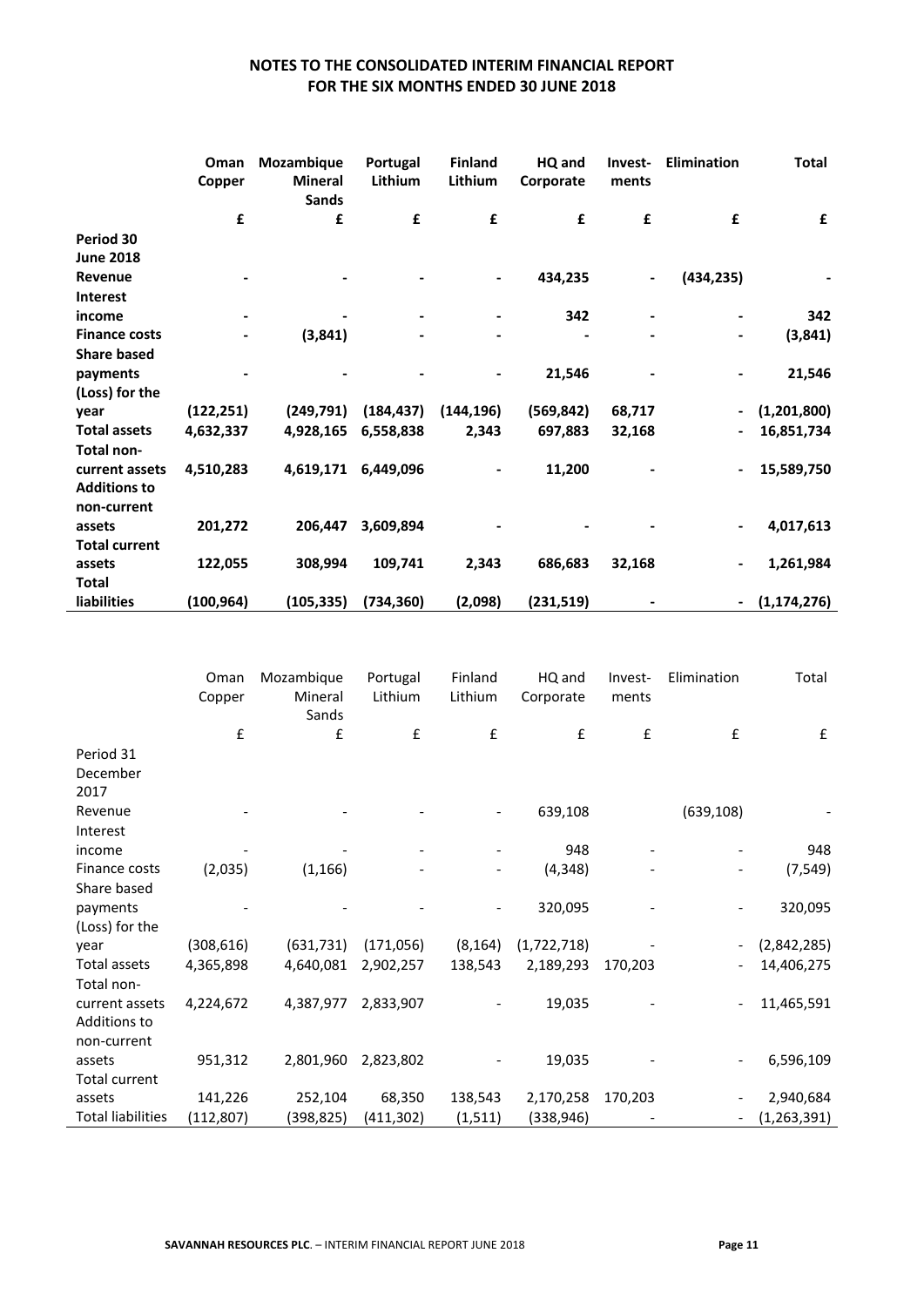|                          | Oman<br>Copper | Mozambique<br><b>Mineral Sands</b> | Portugal<br>Lithium | Finland<br>Lithium | HQ and<br>Corporate | Elimination              | Total       |
|--------------------------|----------------|------------------------------------|---------------------|--------------------|---------------------|--------------------------|-------------|
|                          | £              | £                                  |                     | £                  | £                   | £                        | £           |
| Period 30 June           |                |                                    |                     |                    |                     |                          |             |
| 2017                     |                |                                    |                     |                    |                     |                          |             |
| Revenue                  |                |                                    |                     |                    | 254,214             | (254, 214)               |             |
| Finance costs            |                | 1,370                              |                     |                    | 886                 |                          | 2,256       |
| Share based              |                |                                    |                     |                    |                     |                          |             |
| payments                 | 11,963         | 44,370                             |                     |                    | 240,881             |                          | 297,214     |
| (Loss) / Gain for        |                |                                    |                     |                    |                     |                          |             |
| the year                 | (187, 211)     | (281, 801)                         | (25,600)            | (4,980)            | (1,031,735)         | $\overline{\phantom{a}}$ | (1,531,327) |
| Total assets             | 3,939,037      | 2,695,063                          | 2,120,317           | 132,740            | 1,226,784           | $\overline{\phantom{a}}$ | 10,113,941  |
| Total non-               |                |                                    |                     |                    |                     |                          |             |
| current assets           | 3,844,054      | 2,177,590                          | 2,094,898           | 127,690            | 7,383               | $\overline{\phantom{a}}$ | 8,251,615   |
| Additions to             |                |                                    |                     |                    |                     |                          |             |
| non-current              |                |                                    |                     |                    |                     |                          |             |
| assets                   | 457,852        | 640,400                            | 2,094,128           | 5,103              | 7,382               | $\overline{\phantom{a}}$ | 3,204,865   |
| <b>Total current</b>     |                |                                    |                     |                    |                     |                          |             |
| assets                   | 94,982         | 517,474                            | 25,419              | 5,050              | 1,219,401           |                          | 1,862,326   |
| <b>Total liabilities</b> | (110, 431)     | (395,701)                          | (92, 244)           | (4,831)            | (253,980)           |                          | (857,187)   |

#### **3. EARNINGS PER SHARE**

Basic earnings per share is calculated by dividing the earnings attributable to the ordinary shareholders by the weighted average number of ordinary shares outstanding during the period.

In accordance with IAS 33 as the Group is reporting a loss for both this and the preceding period the share options are not considered dilutive because the exercise of share options and warrants would have the effect of reducing the loss per share.

Reconciliations are set out below:

|                                                  | <b>Unaudited Six</b> | Unaudited Six | Audited     |
|--------------------------------------------------|----------------------|---------------|-------------|
|                                                  | months to 30         | months to 30  | Year ended  |
|                                                  | <b>June 2018</b>     | June 2017     | 31 December |
|                                                  |                      |               | 2017        |
|                                                  |                      |               |             |
| Basic loss per share:                            |                      |               |             |
| Loss from operations attributable to ordinary    |                      |               |             |
| shareholders (£)                                 | (1,201,800)          | (1,531,327)   | (2,842,285) |
| Loss attributable to ordinary shareholders $(f)$ | (1,201,800)          | (1,531,327)   | (2,842,285) |
|                                                  |                      |               |             |
| Weighted average number of shares (number)       | 667,935,800          | 490,020,180   | 538,585,436 |
|                                                  |                      |               |             |
| Loss per share from operations (pence)           | 0.18                 | 0.31          | 0.53        |
| Basic and diluted loss per share (pence)         | 0.18                 | 0.31          | 0.53        |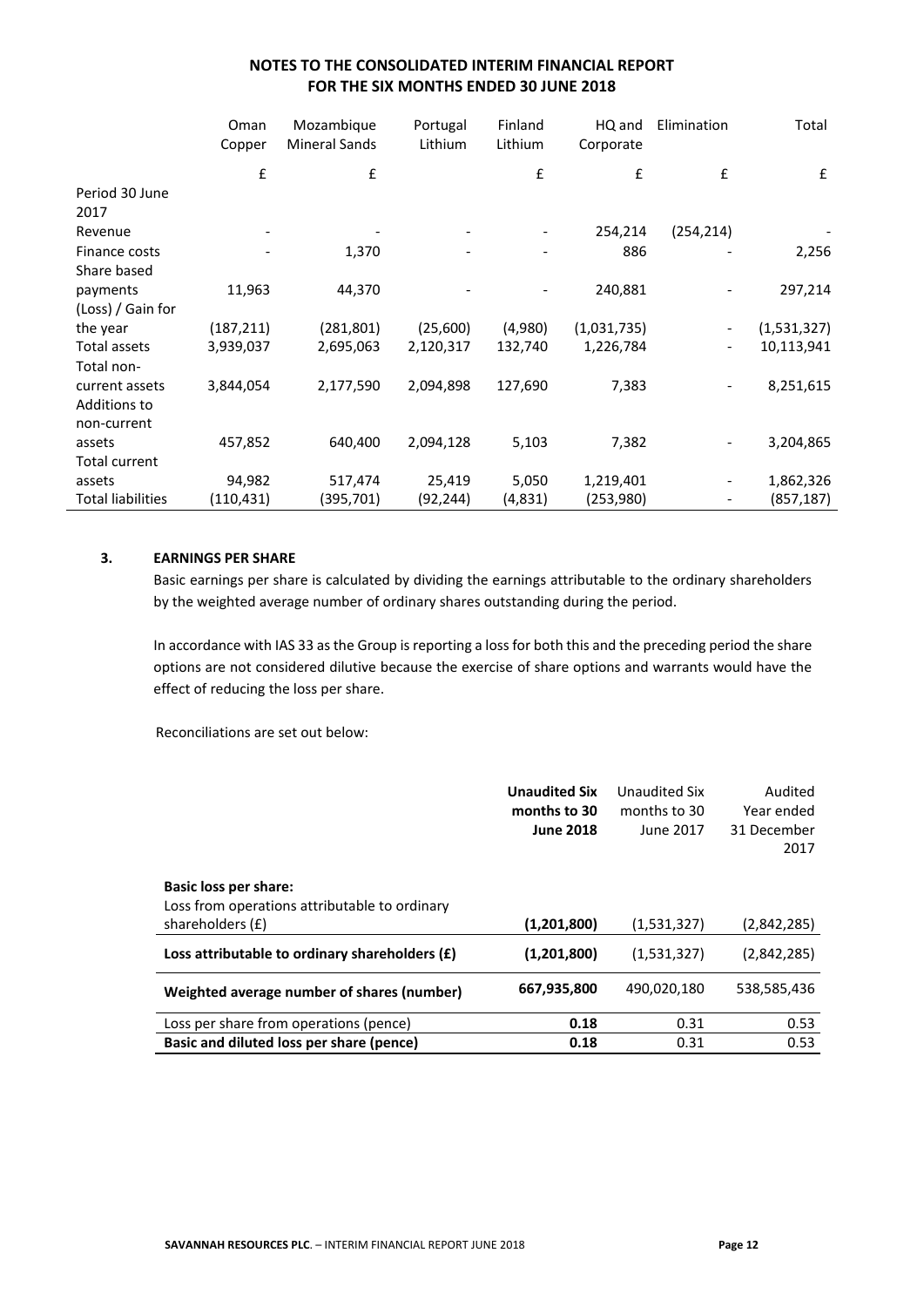#### **4. INTANGIBLE ASSETS**

**Exploration and evaluation assets**

£

| At 1 January 2017                              | 5,066,750  |
|------------------------------------------------|------------|
| Additions                                      | 2,897,871  |
| Exchange differences                           | (76, 587)  |
| At 30 June 2017                                | 7,888,034  |
| Additions                                      | 2,142,425  |
| Transfer to Assets classified as Held for Sale | (118, 804) |
| Exchange difference                            | (101, 661) |
| At 31 December 2017                            | 9,809,994  |
| <b>Additions</b>                               | 3,984,416  |
| <b>Exchange differences</b>                    | 113,491    |
| At 30 June 2018                                | 13,907,901 |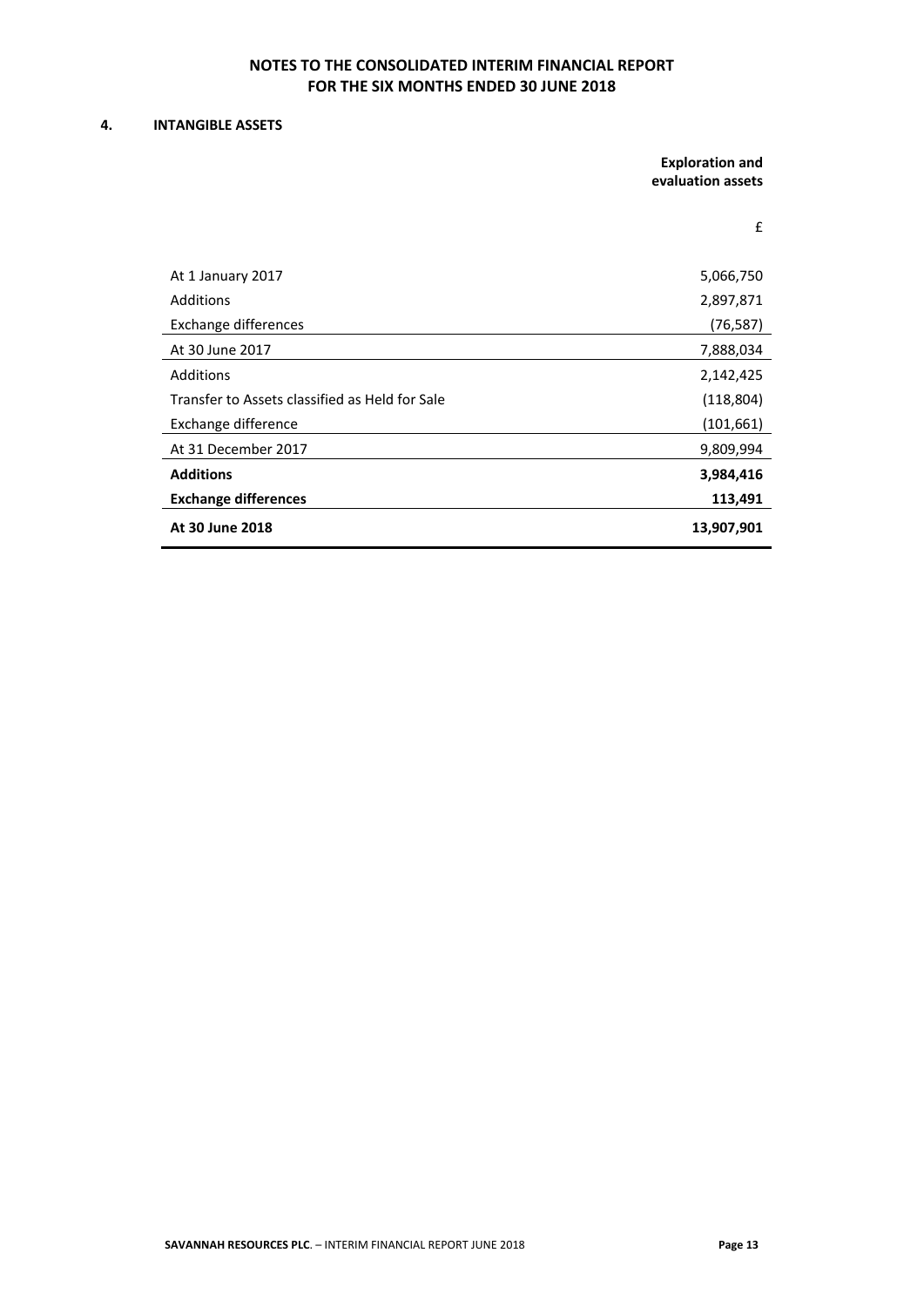#### **5. PROPERTY, PLANT AND EQUIPMENT**

|                             | <b>Motor</b><br>vehicles | <b>Office</b><br>Equipment | <b>Plant and</b><br><b>Machinery</b> | Land   | <b>Total</b> |
|-----------------------------|--------------------------|----------------------------|--------------------------------------|--------|--------------|
|                             |                          |                            |                                      |        | £            |
| Cost                        |                          |                            |                                      |        |              |
| At 1 January 2017           | 36,607                   | 11,401                     |                                      |        | 48,008       |
| <b>Additions</b>            | 6,991                    | 1,735                      | 119,081                              | 44,819 | 172,626      |
| Exchange difference         | (2,833)                  | (174)                      | 9,528                                | 1,116  | 7,637        |
| At 30 June 2017             | 40,765                   | 12,962                     | 128,609                              | 45,935 | 228,271      |
| <b>Additions</b>            | 34,206                   | 11,025                     | 924,940                              | 837    | 971,008      |
| Exchange difference         | 392                      | (75)                       | 40,916                               | (497)  | 40,736       |
| At 31 December 2017         | 75,363                   | 23,912                     | 1,094,465                            | 46,275 | 1,240,015    |
| <b>Additions</b>            |                          | 7,853                      | 590                                  |        | 8,443        |
| <b>Exchange differences</b> | 557                      | 354                        | 1,430                                | (170)  | 2,171        |
| At 30 June 2018             | 75,920                   | 30,412                     | 1,096,485                            | 46,105 | 1,250,629    |
|                             |                          |                            |                                      |        |              |
| Depreciation                |                          |                            |                                      |        |              |
| At 1 January 2017           | 21,164                   | 10,674                     |                                      |        | 31,838       |
| Charge for the year         | 728                      |                            |                                      |        | 728          |
| Exchange difference         | (1, 598)                 | (426)                      |                                      |        | (2,024)      |
| At 30 June 2017             | 20,294                   | 10,248                     | $\frac{1}{2}$                        |        | 30,542       |
| Charge for the year         | 11,811                   | 2,356                      | $\overline{a}$                       |        | 14,167       |
| Exchange difference         | (461)                    | (317)                      |                                      |        | (778)        |
| At 31 December 2017         | 31,644                   | 12,287                     |                                      |        | 43,931       |
| Charge for the year         | 9,290                    | 1,137                      | $\blacksquare$                       |        | 10,427       |
| <b>Exchange differences</b> | 774                      | 205                        |                                      |        | 979          |
| At 30 June 2018             | 41,708                   | 13,629                     |                                      |        | 55,337       |
| <b>Net Book Value</b>       |                          |                            |                                      |        |              |
| At 30 June 2017             | 20,471                   | 2,714                      | 128,609                              | 45,935 | 197,729      |
| At 31 December 2017         | 43,719                   | 11,625                     | 1,094,465                            | 46,275 | 1,196,084    |
| At 30 June 2018             | 34,212                   | 16,783                     | 1,096,485                            | 46,105 | 1,195,292    |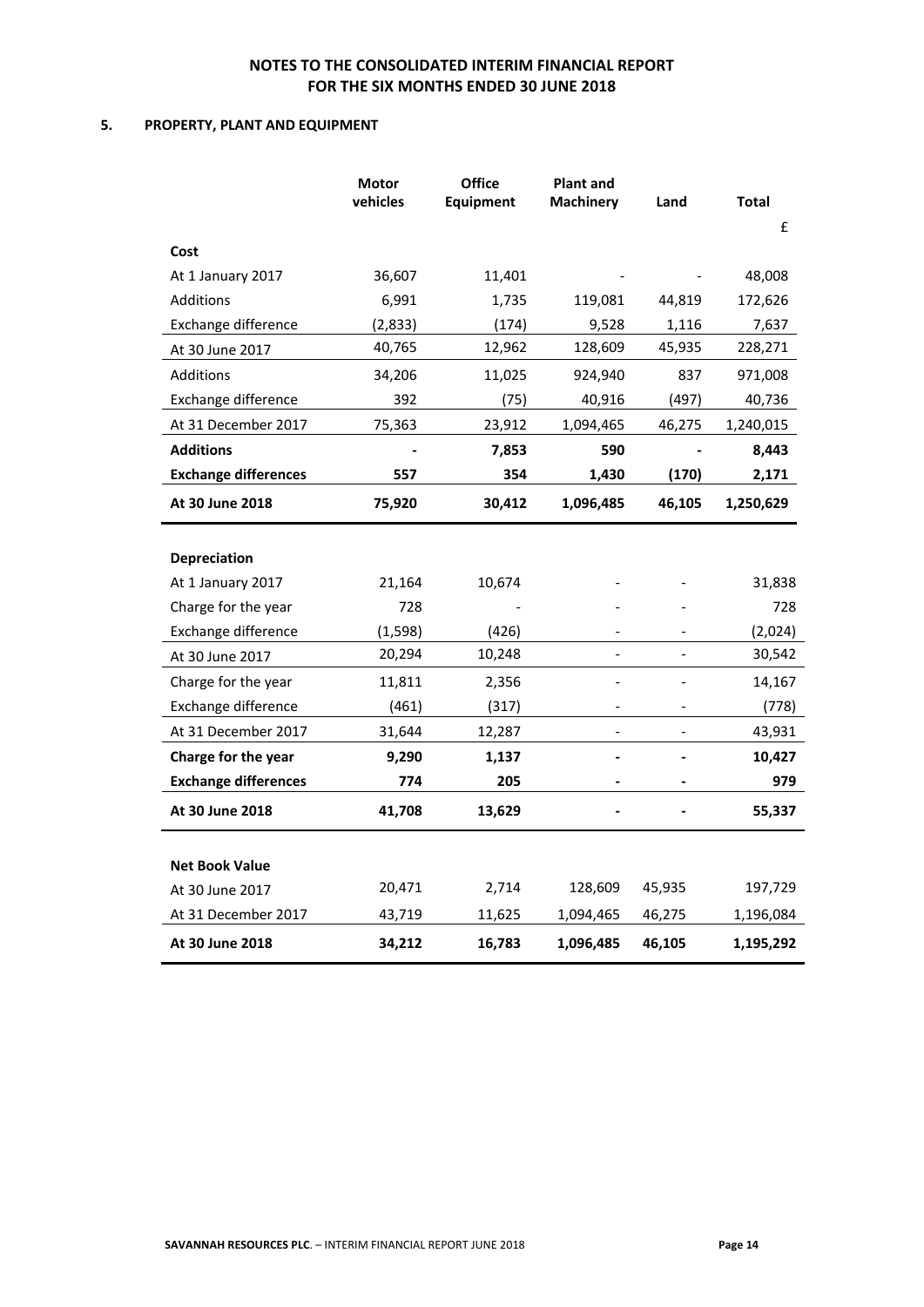#### **6. TRADE AND OTHER RECEIVABLES**

|                              | <b>Unaudited</b><br>30 June 2018 | Unaudited | Audited<br>30 June 2017 31 December 2017 |
|------------------------------|----------------------------------|-----------|------------------------------------------|
|                              | £                                | £         | £                                        |
| <b>Non-Current</b>           |                                  |           |                                          |
| Other receivables - VAT      | 270,876                          | 82,551    | 239,300                                  |
| Other receivables - Deposits |                                  | 83,301    |                                          |
|                              | 270,876                          | 165,852   | 239,300                                  |
| <b>Current</b>               |                                  |           |                                          |
| VAT recoverable              | 96,880                           | 25,263    | 51,069                                   |
| Other receivables            | 94,420                           | 434,708   | 104,890                                  |
|                              | 191,300                          | 459,971   | 155,959                                  |

#### **7. OTHER NON-CURRENT ASSETS**

|                              | <b>Unaudited</b> | Unaudited | Audited                       |
|------------------------------|------------------|-----------|-------------------------------|
|                              | 30 June 2018     |           | 30 June 2017 31 December 2017 |
|                              | £                | £         |                               |
| <b>Non-Current</b>           |                  |           |                               |
| Guarantees                   | 202,237          |           | 199,755                       |
| Other receivables - Deposits | 13,444           |           | 20,458                        |
|                              | 215,681          |           | 220,213                       |
|                              |                  |           |                               |
| <b>Current</b>               |                  |           |                               |
| Guarantees                   | 251,752          |           | 20,011                        |
|                              | 251,752          |           | 20,011                        |
|                              |                  |           |                               |

#### **8. TRADE AND OTHER PAYABLES**

|                              | <b>Unaudited</b> | Unaudited    | Audited          |
|------------------------------|------------------|--------------|------------------|
|                              | 30 June 2018     | 30 June 2017 | 31 December 2017 |
|                              |                  |              |                  |
| <b>Current</b>               |                  |              |                  |
| Trade payables               | 647,636          | 286,985      | 481,436          |
| Other payables               | 30,403           | 25,431       | 45,054           |
| Accruals and deferred income | 467,206          | 544,771      | 702,267          |
|                              | 1,145,245        | 857,187      | 1,228,757        |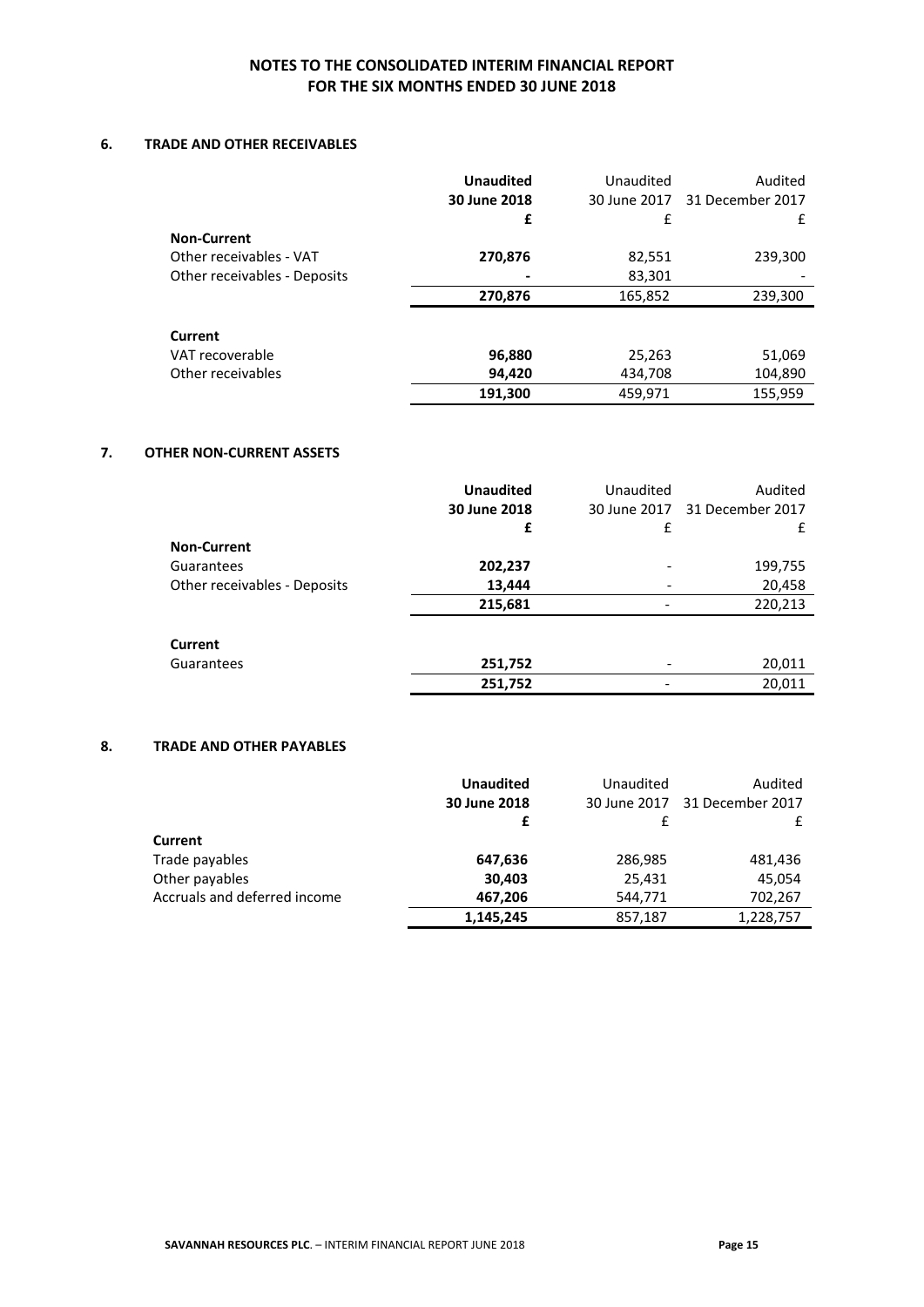#### **9. SHARE CAPITAL**

#### **Allotted, issued and fully paid**

|                                                     | Six months to<br>30 June 2018<br>£0.01<br>ordinary |           | Six months to<br>30 June 2017<br>£0.01<br>ordinary |           | Year ended<br>31 December 2017<br>£0.01<br>ordinary |           |
|-----------------------------------------------------|----------------------------------------------------|-----------|----------------------------------------------------|-----------|-----------------------------------------------------|-----------|
|                                                     | shares<br>number                                   | £         | shares<br>number                                   | £         | shares<br>number                                    | £         |
| At beginning of period<br>Issued during the period: | 635,850,386                                        | 6,358,504 | 450,946,455                                        | 4,509,465 | 450,946,455                                         | 4,509,465 |
| Share placement                                     | 38,181,818                                         | 381,818   | 61,904,764                                         | 619,047   | 161,423,950                                         | 1,614,239 |
| Bonus paid in shares                                |                                                    |           | 1,688,870                                          | 16,889    | 1,688,870                                           | 16,889    |
| Exercise of share options                           | 4,708,336                                          | 47,083    |                                                    |           |                                                     |           |
| <b>Exercise of warrants</b>                         | 1,875,000                                          | 18,750    |                                                    |           |                                                     |           |
| In lieu of cash for acquisition of                  |                                                    |           |                                                    |           |                                                     |           |
| Portugal lithium project                            | 20,000,000                                         | 200,000   | 20,000,000                                         | 200,000   | 21,791,111                                          | 217,911   |
| Issued as condition of JV                           |                                                    |           |                                                    |           |                                                     |           |
| agreement                                           | 1,000,000                                          | 10,000    |                                                    |           |                                                     |           |
| At end of period                                    | 701,615,540                                        | 7,016,155 | 534,540,089                                        | 5,345,401 | 635,850,386                                         | 6,358,504 |

The par value of the Company's shares is £0.01.

#### **10. GROUP CONTINGENT LIABILITIES**

Details of contingent liabilities where the probability of future payments is not considered remote are set out below, as well as details of contingent liabilities, which although considered remote, the Directors consider should be disclosed. The Directors are of the opinion that provisions are not required in respect of these matters, as at the reporting date have not been triggered, it is not probable that a future sacrifice of economic benefits will be required or the amount is not capable of reliable measurement.

## **Deferred consideration payable in relation to the acquisition of Gentor Resources Ltd (Oman copper project)**

On 15 July 2014 the Company completed an acquisition of interests in the highly prospective Block 5 and Block 6 copper projects in the Semail Ophiolite belt in the Sultanate of Oman from the TSX-Venture listed Gentor Resources Inc. The Company paid initial consideration of USD \$800,000 (~GBP £615,000) with the following deferred consideration (up to 50% payable in Savannah shares) required to complete the acquisition of 100% of the issued share capital of Gentor Resources Ltd ("GRL"):

- (a) a milestone payment of USD \$1,000,000 (~GBP £769,000) upon a formal final investment decision for the development of the Block 5 Licence;
- (b) a milestone payment of USD \$1,000,000 (~GBP £769,000) upon the production of the first saleable concentrate or saleable product from ore derived from the Block 5 Licence; and
- (c) a milestone payment of USD \$1,000,000 (~GBP £769,000) within six months of the payment of the Deferred Consideration in (b).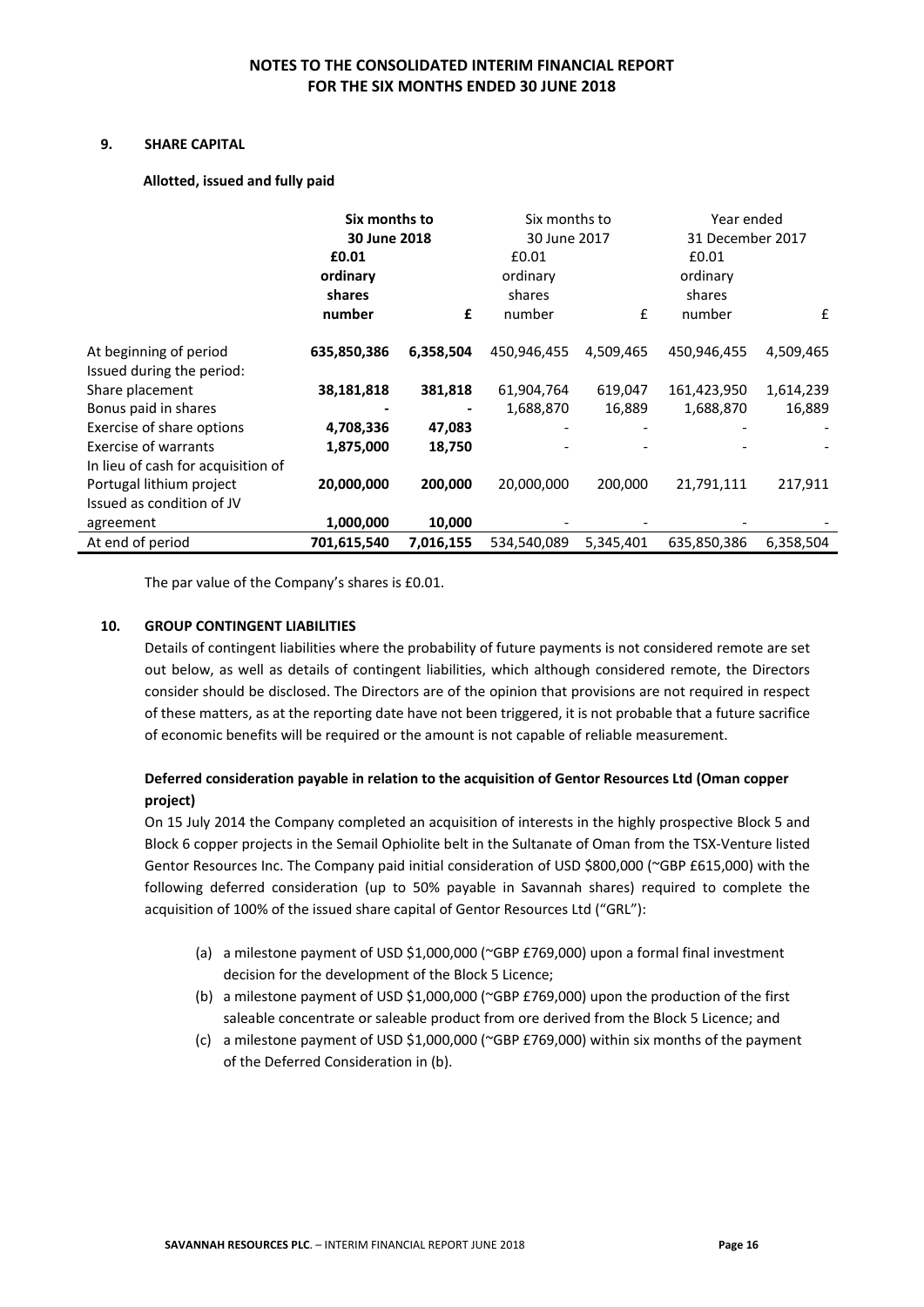## **Deferred consideration payable in relation to the acquisition of Slipstream PORT Pty Ltd (Portugal lithium project)**

On 24 May 2017 the Group acquired a series of highly prospective lithium projects with near-term production potential in the north of Portugal. The Group paid an initial consideration of AUD\$ 1,000,000 (~GBP £591,000) in cash and issued 20,000,000 ordinary shares in the Company. Additional milestone payments, to be satisfied by cash and the issue of ordinary shares in SAV, are payable as follows:

- (a) AUD\$ 1,500,000 (~GBP £886,500) cash and a further 20,000,000 ordinary shares of SAV upon the announcement by SAV of a JORC-compliant Indicated Mineral Resource Estimate of 7.5 million tonnes at no less than 1% Li<sub>2</sub>O. In February 2018 the Company announced the completion of a revised JORC 2012 - Compliant Inferred Mineral Resource Estimate of 9.1Mt at 1.03% Li<sub>2</sub>O and this milestone was triggered. The Company paid AUD\$ 1,500,000 (~GBP £842,028) in cash and issued 20,000,000 ordinary shares in the Company in March 2018. This has been accounted for in this financial report.
- (b) AUD\$1,500,000 (~GBP £886,500) cash and an additional 20,000,000 ordinary shares of SAV upon the announcement by SAV of a further JORC-compliant Indicated Mineral Resource Estimate of a minimum of 7.5m tonnes at no less than  $1\%$  Li<sub>2</sub>O. In September 2018 the Company announced the completion of a revised JORC 2012 - Compliant Inferred Mineral Resource Estimate of 20.1Mt at 1.04% Li2O and this milestone was triggered (Note 12). This has not been accounted for in this financial report as the milestone was reached after the reporting date.

#### **11. SHARE OPTIONS AND WARRANTS**

Share options and warrants to subscribe for Ordinary Shares in the Company are granted to certain employees, Directors and investors. Some of the options issued vest immediately and others over a vesting period and may include performance conditions. Options are forfeited if the employee leaves the Group before the options vest.

The Directors' interests in the share options and warrants of the Company are as follows:

#### **At 30 June 2018**

|                      | Quantity at<br>1 Jan 2018 | Quantity<br>granted<br>during the<br>period | Lapsed                   | Options /<br>during the Warrants at<br>period 30 Jun 2018 | <b>Exercise</b><br>price | Date of  | <b>First date</b><br>the grant of exercise of exercise | <b>Final date</b> |
|----------------------|---------------------------|---------------------------------------------|--------------------------|-----------------------------------------------------------|--------------------------|----------|--------------------------------------------------------|-------------------|
| <b>Share Options</b> |                           |                                             |                          |                                                           |                          |          |                                                        |                   |
| Dale Ferguson        | 5,321,776                 | ۰                                           |                          | 5,321,776                                                 | 3.0 <sub>p</sub>         | 21/07/13 | 20/07/14                                               | 20/07/18          |
| Dale Ferguson        | 2,000,000                 | ۰                                           | $\overline{\phantom{a}}$ | 2,000,000                                                 | 7.59 <sub>p</sub>        | 01/03/17 | 01/03/17                                               | 28/02/21          |
| <b>Matthew King</b>  | 1,500,000                 | ۰                                           | $\blacksquare$           | 1.500.000                                                 | 3.0 <sub>D</sub>         | 16/03/16 | 16/03/16                                               | 15/03/20          |
| David Archer         | 7,000,000                 |                                             | $\blacksquare$           | 7,000,000                                                 | 7.59 <sub>p</sub>        | 01/03/17 | 01/03/17                                               | 28/02/21          |
| Investor             |                           |                                             |                          |                                                           |                          |          |                                                        |                   |
| <b>Warrants</b>      |                           |                                             |                          |                                                           |                          |          |                                                        |                   |
| David Archer         | 11,111,112                | $\blacksquare$                              |                          | $-11,111,112$                                             | 3.0 <sub>p</sub>         | 24/09/13 | 24/09/13                                               | 19/07/18          |
| David Archer         | 2,857,143                 | $\overline{\phantom{a}}$                    | $\blacksquare$           | 2.857.143                                                 | 6.0 <sub>p</sub>         | 14/07/17 | 14/07/17                                               | 14/07/20          |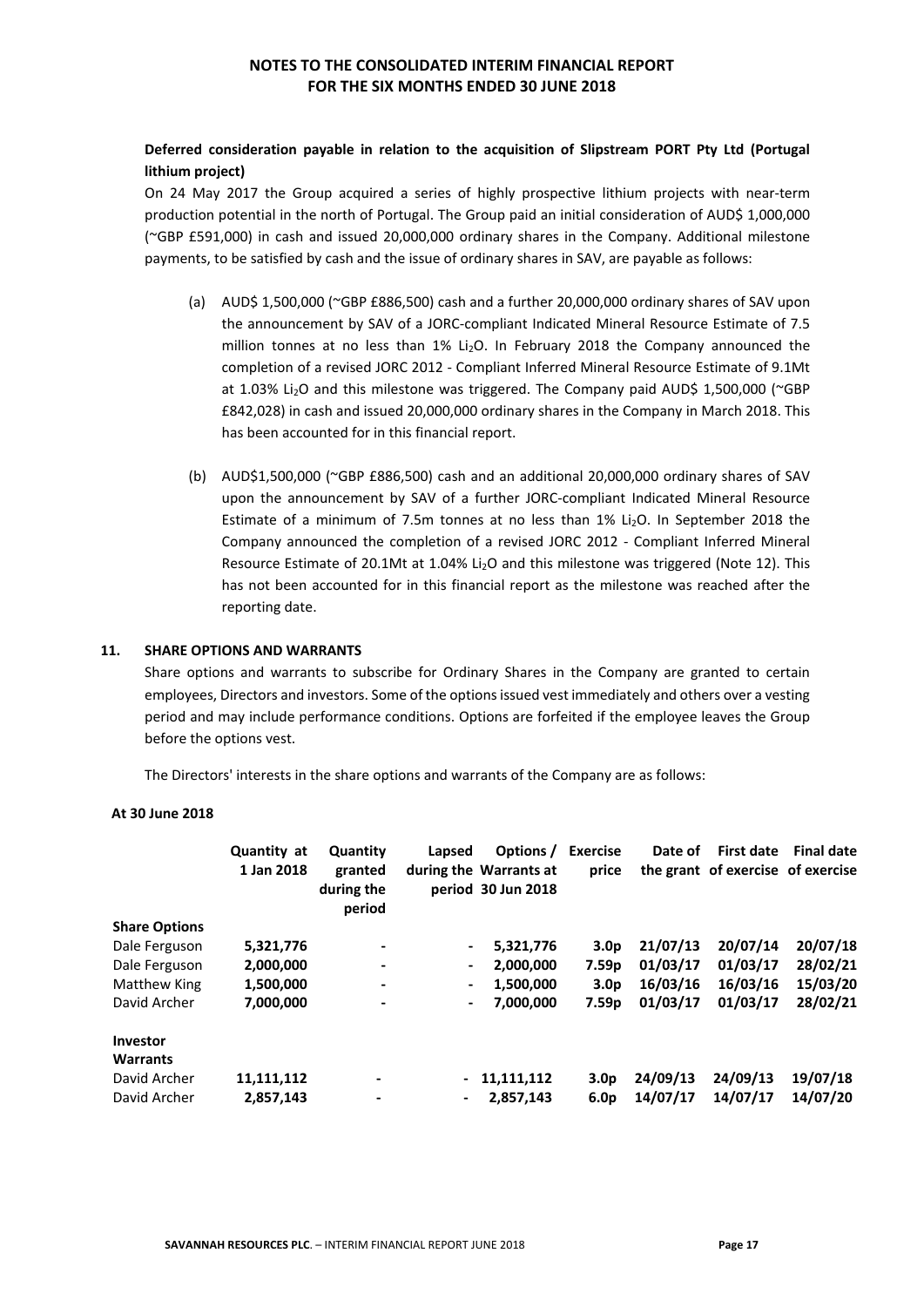At 31 December 2017

|                      | Quantity at<br>30 June<br>2017 | Quantity<br>granted<br>during the<br>period | Lapsed                       | Options /<br>during the Warrants at<br>period 31 Dec 2017 | <b>Exercise</b><br>price | Date of  | First date<br>the grant of exercise of exercise | <b>Final date</b> |
|----------------------|--------------------------------|---------------------------------------------|------------------------------|-----------------------------------------------------------|--------------------------|----------|-------------------------------------------------|-------------------|
| <b>Share Options</b> |                                |                                             |                              |                                                           |                          |          |                                                 |                   |
| Dale Ferguson        | 5,321,776                      | $\overline{\phantom{a}}$                    | $\overline{\phantom{a}}$     | 5,321,776                                                 | 3.0 <sub>p</sub>         | 21/07/13 | 20/07/14                                        | 20/07/18          |
| Dale Ferguson        | 2,000,000                      | $\qquad \qquad \blacksquare$                | $\overline{\phantom{a}}$     | 2,000,000                                                 | 7.59 <sub>p</sub>        | 01/03/17 | 01/03/17                                        | 28/02/21          |
| Matthew King         | 1,500,000                      | $\overline{\phantom{a}}$                    | $\overline{\phantom{a}}$     | 1,500,000                                                 | 3.0 <sub>p</sub>         | 16/03/16 | 16/03/16                                        | 15/03/20          |
| David Archer         | 7,000,000                      |                                             | $\qquad \qquad \blacksquare$ | 7,000,000                                                 | 7.59 <sub>p</sub>        | 01/03/17 | 01/03/17                                        | 28/02/21          |
| <b>Warrants</b>      |                                |                                             |                              |                                                           |                          |          |                                                 |                   |
| David Archer         | 11,111,112                     |                                             | $\overline{\phantom{a}}$     | 11,111,112                                                | 3.0 <sub>p</sub>         | 24/09/13 | 24/09/13                                        | 19/07/18          |
| David Archer         |                                | 2,857,143                                   | $\qquad \qquad \blacksquare$ | 2,857,143                                                 | 6.0 <sub>p</sub>         | 14/07/17 | 14/07/17                                        | 14/07/20          |

At 30 June 2017

|                             | <b>Quantity at</b><br>1 Jan 2017 | Quantity<br>granted<br>during the<br>period | Lapsed                   | Options /<br>during the Warrants at<br>period 30 Jun 2017 | <b>Exercise</b><br>price | Date of  | <b>First date</b><br>the grant of exercise of exercise | <b>Final date</b> |
|-----------------------------|----------------------------------|---------------------------------------------|--------------------------|-----------------------------------------------------------|--------------------------|----------|--------------------------------------------------------|-------------------|
| <b>Share Options</b>        |                                  |                                             |                          |                                                           |                          |          |                                                        |                   |
| Dale Ferguson               | 5,321,776                        | $\overline{\phantom{a}}$                    |                          | 5,321,776                                                 | 3.0 <sub>p</sub>         | 21/07/13 | 20/07/14                                               | 20/07/18          |
| Dale Ferguson               | $\overline{\phantom{a}}$         | 2,000,000                                   | $\overline{\phantom{0}}$ | 2,000,000                                                 | 7.59 <sub>p</sub>        | 01/03/17 | 01/03/17                                               | 28/02/21          |
| Matthew King                | 1,500,000                        | $\overline{\phantom{a}}$                    | Ξ.                       | 1,500,000                                                 | 3.0 <sub>p</sub>         | 16/03/16 | 16/03/16                                               | 15/03/20          |
| David Archer                |                                  | 7,000,000                                   | -                        | 7,000,000                                                 | 7.59 <sub>p</sub>        | 01/03/17 | 01/03/17                                               | 28/02/21          |
| Investor<br><b>Warrants</b> |                                  |                                             |                          |                                                           |                          |          |                                                        |                   |
| David Archer                | 11,111,112                       |                                             |                          | 11,111,112                                                | 3.0 <sub>p</sub>         | 24/09/13 | 24/09/13                                               | 19/07/18          |

#### **12. EVENTS AFTER THE REPORTING DATE**

In July 2018 the Company approved a cash Placing and Subscription of £11.5m (before expenses) through the issue of 128,347,256 ordinary shares at an issue price of 9 pence per share. Additionally, the Company received letter of intent for an additional £1m cash subscription from Directors' related party (Al Marjan Ltd) for when the Company is not in a "close period". Subsequently Al Marjan acted upon this letter of intent and subscribed for 11,111,111 ordinary shares at a price of 9 pence per share, giving gross proceeds of £12.5m (together with the Placing and Subscription).

In July 2018 the Company issued 860,000 new ordinary shares in respect of 2016 Investors warrants at an exercise price of 6 pence per share following the exercise of warrants, for proceeds of £0.05m.

In July 2018 the Company issued 19,382,888 new ordinary shares following the exercise of options and warrants over Ordinary Shares. David Stuart Archer exercised Warrants over 11,111,112 Ordinary Shares at 3 pence each. Dale John Ferguson exercised Options over 5,321,776 Ordinary Shares at 3 pence each. Other employees exercised 1,200,000 Options, 1,500,000 Options and 250,000 Options at an exercise price of 4.62, 3.00 and 6.75 pence each respectively, for proceeds of £0.61m.

In August 2018, the Company granted 343,432 warrants over ordinary shares in the Company to a financial advisor of the Company in connection with the Company's fundraise in July 2018.